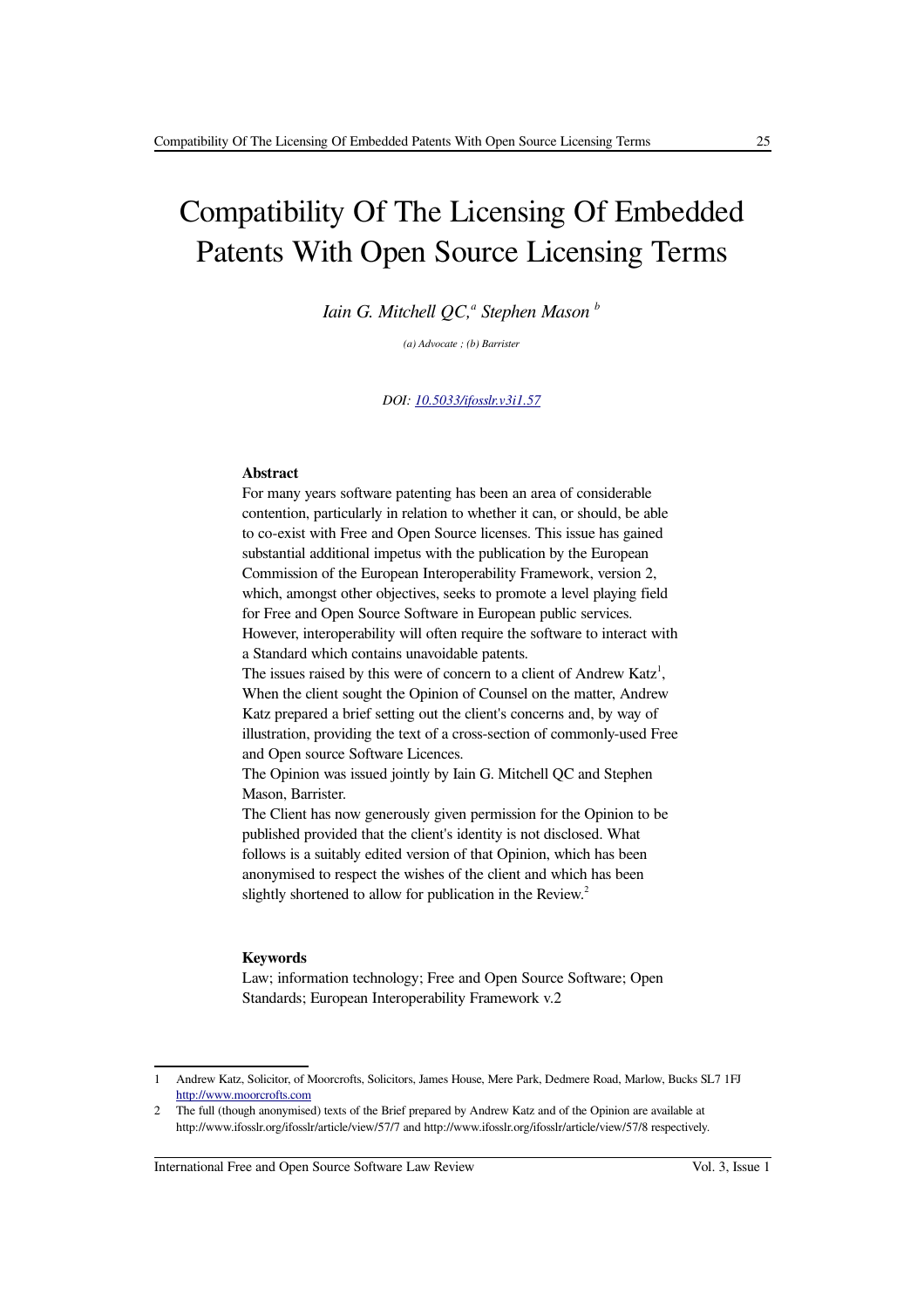## **1. The Context:**

A form of lock-in may arise in the field of interoperability – the capacity of programs and of systems to operate with each other. For example, the keeping confidential of the Source Code relating to a platform, such as Windows, may be used to restrict the ability of other programs (whether themselves proprietary or Open Source) to be developed so as to operate on that platform, and, especially when combined with other practices such as bundling, can amount to abuse of a dominant position, restricting competition. (See, for example, *Microsoft Corp. v Commission case T-201/4* at §§1088 – 1090 of the Judgement dated 17th September, 2007).

Though most obvious in relation to interoperability between programs and platforms, the problem potentially exists to a greater or lesser degree in any situation involving interoperability of programs or systems, and it can readily been seen that a limitation on interoperability can have knock-on effects not only in the realm of competition policy, but also at a functional level where there may be a variety of different systems in different member states which are required to be able to work together.

In order to minimise such problems, at any rate at the level of the EU institutions and the member state governments, there was developed the original European Interoperability Framework (*EIF1*), published in 2004, which is more fully described in our Instructions, and to which we refer.

One particular problem recognised by EIF1 is the presence of unavoidable Patents in Open Standards (and, whilst noting the provisions of Directive 98/3, we give "standards" the same extended meaning in the present Opinion as is given in our instructions). This was sought to be addressed by the grammatically inelegant, and almost impenetrable formulation:

> *"The intellectual property – i.e. patents possibly present – of (parts of) the standard is made irrevocably available on a royalty free basis."*

Although the wording is obscure, this could be interpreted to mean that the minimum characteristics required for an Open Standard included that where there were unavoidable patents, licences to permit the programs or systems to utilise the standard should be made available on what is described in the Instructions (at paragraph 6) as "RAND-Z" terms.

This raises two problems in relation to Open Source software. The first, and obvious, problem is the compatibility of Open Source Licensing terms with any standard containing unavoidable patents and, broadly, upon that we are asked to advise. However, there may also be a problem which is inherent in the understanding of RAND terms, and to that we shall also direct our attention.

### **2. From EIF1 to EIF2:**

The Instructions were prepared whilst discussions were still in train for the promulgation by the Commission of a new Interoperability Framework, which we refer to as EIF2.

EIF2 was published on 16th December, 2010, as Annex II to Commission Communication *Towards Interoperability for European Public Services* [COM (2010) 744 final]. So far as material to the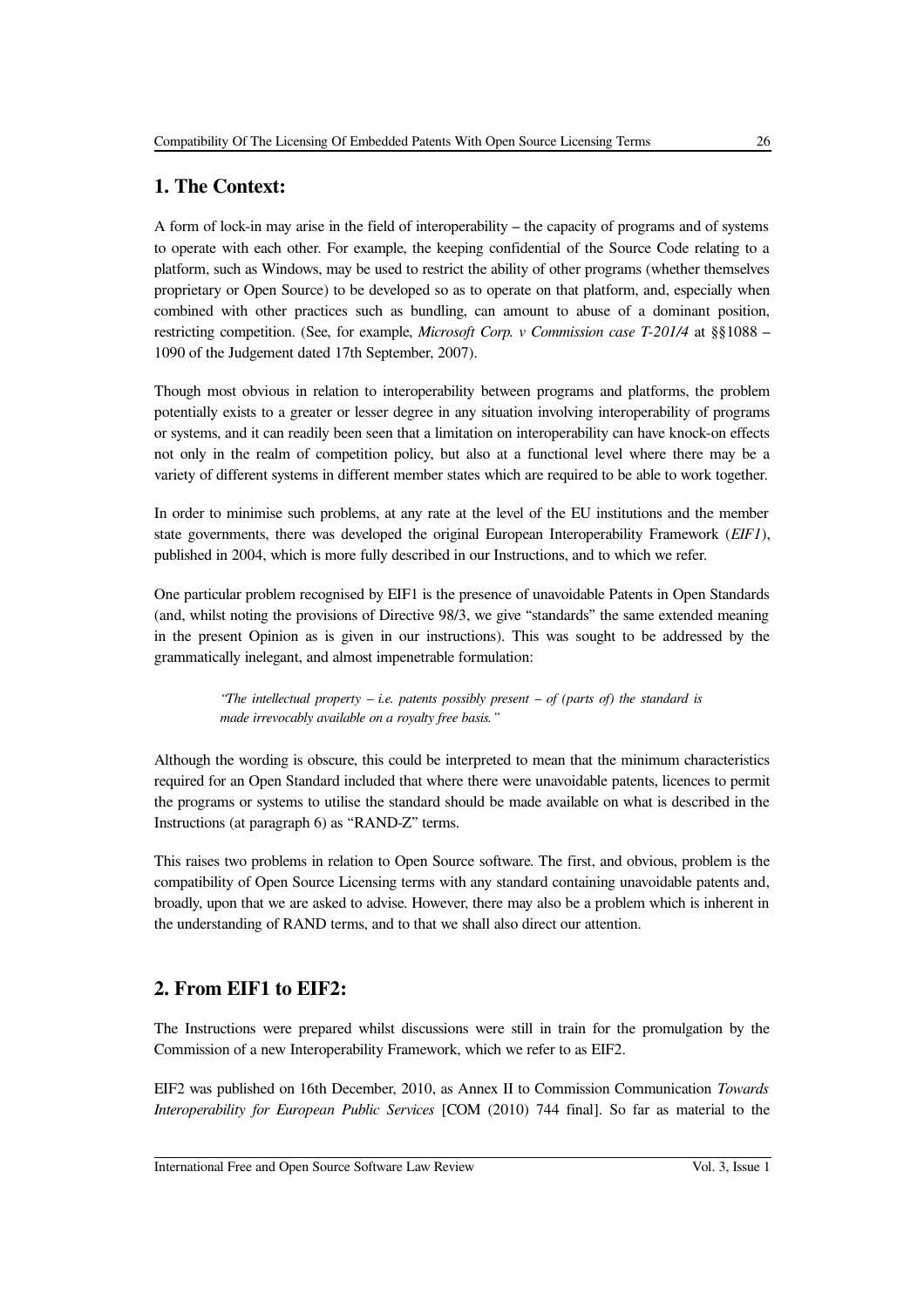present issue, paragraph 5.2.1 of the Communication requires, *inter alia*:

*"Intellectual property rights related to the specification are licensed on FRAND terms or on a royalty-free basis in a way that allows implementation in both proprietary and open source software."*

"FRAND" is defined in footnote 19 as "Fair, reasonable and non-discriminatory"; and this particular provision is justified in footnote 20 thus:

> *"This fosters competition since providers working under various business models may compete to deliver products, technologies and services based on such specification."*

The intent which lies behind the provision referred to in paragraph 5.2.1 could not be more clear: interoperability requires a level playing field between Proprietary and Open Source Software. What, however, may be in issue is the extent to which this intention has been translated into the working of the real world. It is to that question that the present Opinion is directed.

### **3. The Legal Standing of EIF2:**

Whereas there was a sense that EIF1 was developed from the bottom up by individuals and bodies and at least elements from within the Commission, there is more of a sense of EIF2 being directed from the top. This reflects an acknowledgement by the Commission of the critical importance to the Union of efficient interoperable systems in the public sector across Europe, and may perhaps be seen as a winning of hearts and minds by the pioneers who developed EIF1.

This becomes clear in the opening paragraph of Commission Memo/10/689 of 16th December, 2010:

*The need for effective interoperability is at the centre of the Digital Agenda for Europe (see IP/10/581, MEMO/10/199 and MEMO/10/200), one of the flagship initiatives in the Europe 2020 Strategy. In the case of public administrations, effective interoperability is vital to ensuring that they can provide efficient, effective cross-border eGovernment services, as reflected in the eGovernment Action Plan just adopted by the Commission (see IP/10/1718). As part of the Digital Agenda and the eGovernment Action Plan, the Commission committed itself to adopt in 2010 a Communication that introduces the European Interoperability Strategy (EIS) and the European Interoperability Framework (EIF), two key documents to focus our efforts and work via a common approach to achieve better interoperability for European public services. They complement the Digital Agenda for Europe in establishing a common approach for Member States' public administrations, to help citizens and businesses to profit fully from the single market.*

However, the European Union has no treaty competencies in the area of the organisation and delivery of public services (though the *procurement* of such services may engage Treaty and derived principles). Consequently, it is not possible for the EU to legislate (for example by way of Directive or Regulation) in the area of interoperability of systems for the provision of public services, and instead the Commission was required to promulgate the Strategy and Framework documents by way of a Commission Communication.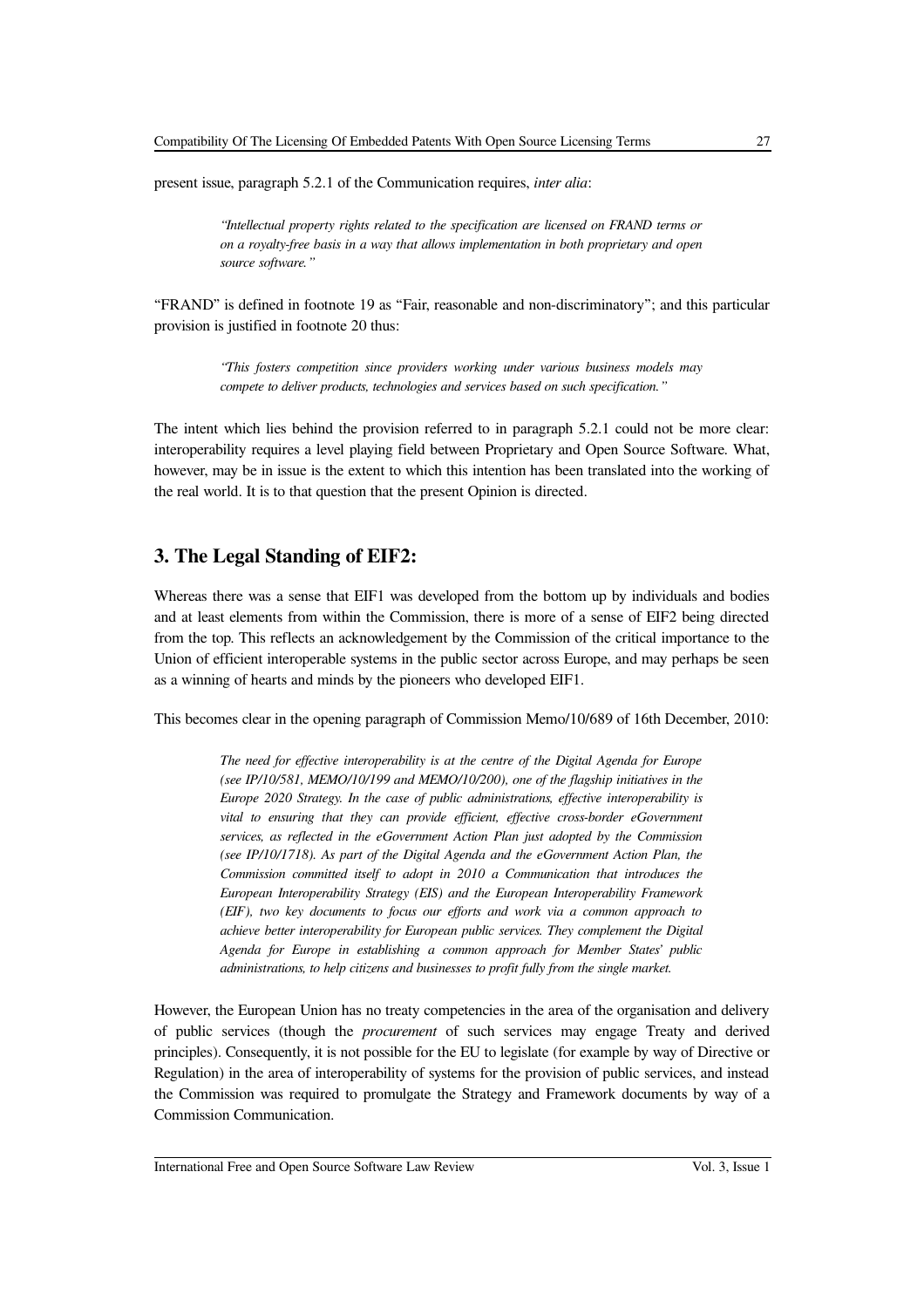It is easy to focus on what a Communication is not  $-$  it is not law; it is not binding on anyone; it cannot be legally enforced; it does not, in its terms, extend beyond the public into the private law realm; it is not a formal standard. However, this is to underplay its moral authority – it is a communication proceeding from the Commission and has the full weight of the Commission behind it; it would be highly persuasive in the event that it comes to be considered by the courts, for example in a public procurement exercise and, as is apparent from the Memo, it is the result of intensive consultation amongst all of the parties at European and member state level. In short, it has considerable intellectual and moral authority, even if it lacks direct legal enforceability.

In these circumstances, though there is no legal imperative upon Member States to implement EIF2 so as to provide compatibility at national level within those States, this is the clear intention as confirmed in the Communication:

*"Member States should.....align their national interoperability frameworks with the EIF".* 

This was endorsed in the Malmo Ministerial Declaration of 18th November 2009, and in the Communication accompanying the eGovernment Action Plan 2011-2015 of December 2010, when this action was formally targeted for achievement by 2013. It may also be hoped that there will come to be some "leakage" from the public to the private sphere. In short, EIF2 is immensely more authoritative than was EIF1.

# **4. Do existing Open Source Licences allow EIF2 to be given effect so as to allow Licensees to use the Licensed Software where unavoidable Patents are present, but Licences are available on RAND Terms?**

### **(a) Context – A health warning:**

Typically, Open Source Licences contain no choice of law provisions and, if and when a dispute arises, will fall to be interpreted by the court before which the litigation proceeds.

Given the international nature of most Open Source software, with, it may be, contributions from developers in multiple jurisdictions, and the possibility that the parties may each, themselves, be domiciled in different jurisdictions, ascertainment of the applicable law may be no easy question in any given case, quite apart from then applying that law, which may not be the same as the law of the forum.

Usually, and in the absence of the matter being focused by the parties, the court will either apply the domestic law of the forum, or if it is contended that the proper law of the contract is (say) the law of California, the court will apply the presumption that the law of the foreign state is the same as the domestic law, unless the parties aver (and, as a matter of fact, not law) prove otherwise.

To some extent the problem is masked since it is, of course, the words of the licence which govern its terms and, simplistically, one might think that the words would be interpreted in the same way, whatever the governing law, but this should by no means be assumed. Furthermore, even if the words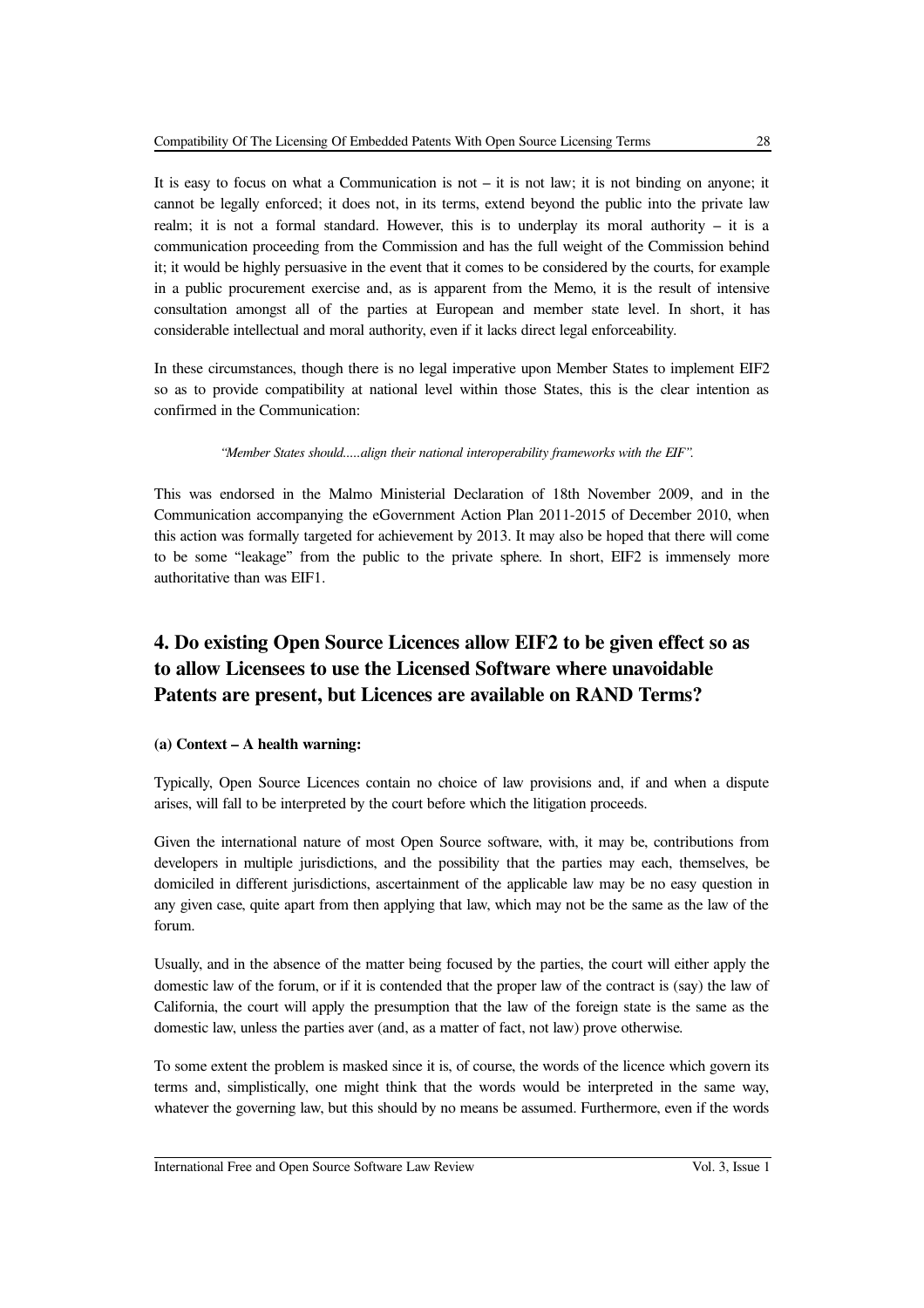themselves receive a uniform interpretation, it does not follow that they will receive a uniform effect. For example, a common feature of Open Source Licences is a term purporting to exclude liability. It is not to be ruled out that, in a particular licence, technical words might be used having a different meaning in different jurisdictions, but, even assuming that it is clear what the words mean, the court might refuse to give effect to the provision excluding liability, or treat it as *pro non scripto* or even, in an extreme case, decline to enforce the entire licence – it all may depend on what the domestic law provides in respect of the validity and/or enforceability of clauses excluding liability.

It is understood, however, that the *omission of a choice* of law clause by the drafters of the GPL was deliberate.

Although a detailed consideration of this topic lies outside the scope of the present Opinion, it should be recognised that what we say about the meaning of the various licences and how they relate to the EIF2 is always subject to the *caveat* which we have just expressed.

### **(b) Interaction with Patent Licences:**

Where there is an unavoidable patent embodied in a standard, then, if a software developer writes software to operate with the standard, that will give rise to an infringement of the patent, unless the patent owner grants permission for the patent to be used, which is to say, licences the patent to the developer.

How that is sought to be achieved we discuss more fully below when we come to discuss RAND licensing of patents, but for the present, we observe that, typically, the patent owner will licence the patent to an individual licensee who will not be allowed to sublicense or assign the benefit of the licence to another person. This is of some importance given the licensing models employed in Open Source software: Developer A creates the software, and owns the copyright in it; since it interacts with an unavoidable patent, he obtains a RAND licence for that patent from X, the patent owner. A then licenses the copyright in his program to developer B under an Open Source Licence, but will normally not be able to assign the licensee's rights under the patent Licence. Accordingly, developer B will require to obtain from X a separate patent licence. (Whether this is indeed the result will, of course, depend upon whether the original patent licence in favour of A is, in its terms, assignable).

In these circumstances, it is likely that licensing of software under Open Source Licences will not carry transferability of patent licences. Were it not for the analysis set out below of the particular terms of certain restrictive Open Source licences, this would have been little more than merely inconvenient, assuming (as EIF2 mandates) that patent licences would have been available to all comers on RAND terms.

#### **(c) Permissive Licences:**

As explained in the Brief, permissive licences are seldom concerned to do other than ensure that source code and, consequently, the corresponding object code may be used with minimal restrictions. Commonly, those restrictions include (but seldom extend beyond) the following requirements:

1. Whatever the form of licence, the user is required to display notices indicating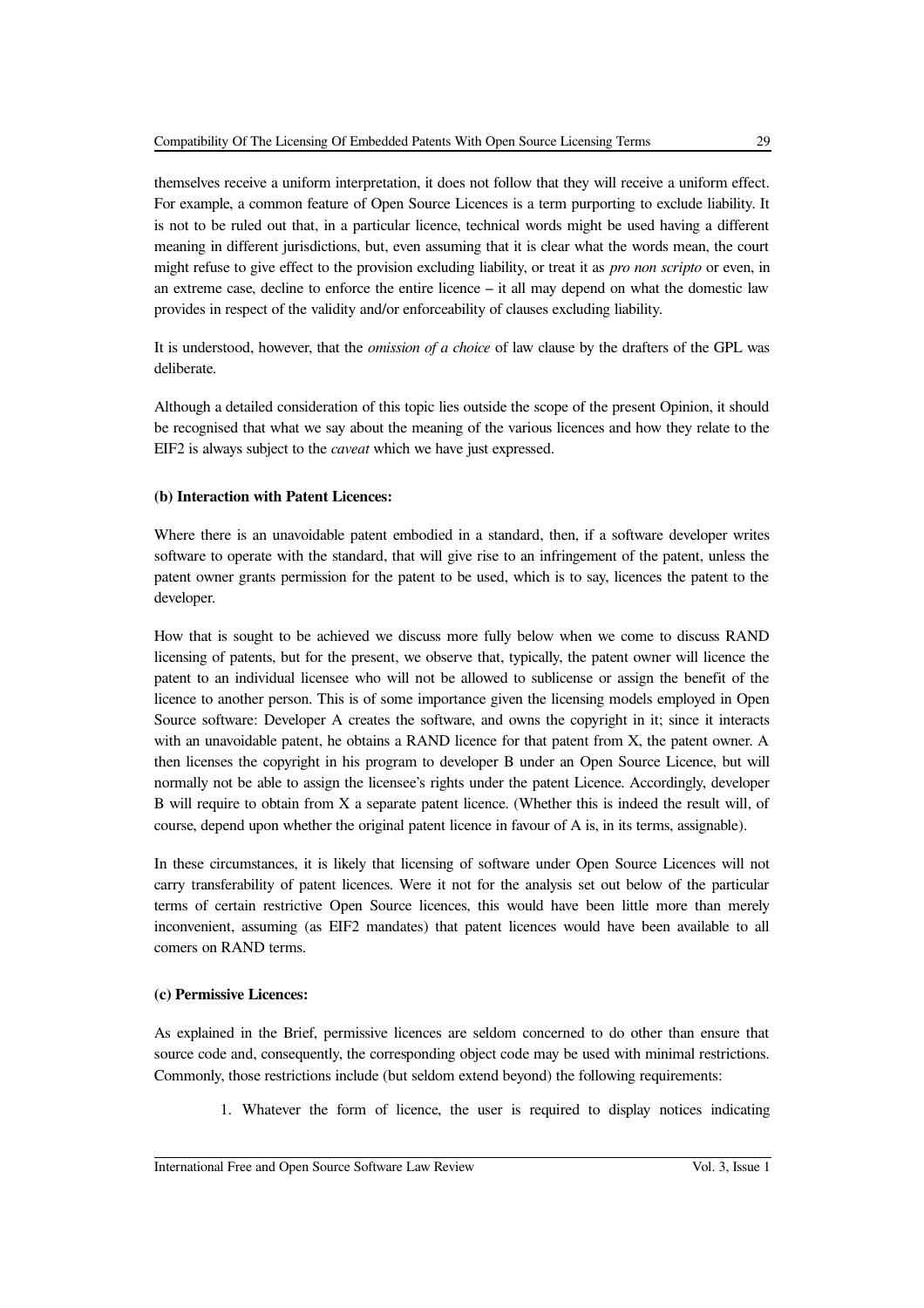2. An assertion is made that the software is provided without warranty as to fitness for purpose and limitation of liability.

(Where what we have termed a "permissive licence" contains terms specifically dealing with patent issues, we have adopted the terminology "hybrid licence", and comment on these in the following section).

In these circumstances, one would be surprised to find any impediment to the use of Open Source software even in the presence of unavoidable patents in the relevant standard. Of course, each such Licence will fall to be interpreted according to its terms, but such licences as have been exhibited to us present no apparent problem. In particular:

### *(i) MIT (X11) License:*

This contains no provision inimical to the use of software licensed thereunder in conjunction with an unavoidable patent (whether or not RAND Licensed).

### *(ii) BSD License:*

This contains no provision inimical to the use of software licensed thereunder in conjunction with an unavoidable patent (whether or not RAND Licensed).

### *(iii) Perl Artistic License 1:*

This contains no provision inimical to the use of software licensed thereunder in conjunction with an unavoidable patent (whether or not RAND Licensed).

### **(d) Hybrid Licences:**

Certain of the permissive licences we have seen do include terms which touch on patents. In this regard, we refer to the following:

### *(i) Perl Artistic License 2.0:*

Clause (13) is what amounts, in substance, to a licence by the granter to the licensee of any patents to which the granter has right, coupled with a termination of the licence in the event that the licensee institutes proceedings for patent infringement.

However, it cannot extend beyond "patent claims *licensable by the Copyright Holder* that are necessarily infringed by the package". In view of the explanation, which we give at part  $4(1)(b)$  of the present Opinion, this would not generally include unavoidable patents licensed *to* the granter by the patent owner. It is more properly directed at a situation in which the granter might have incorporated patented material in his own work, and it merely provides that if the grantee raises any litigation in which he (the licensee) claims that the package (the program) constitutes patent infringement, the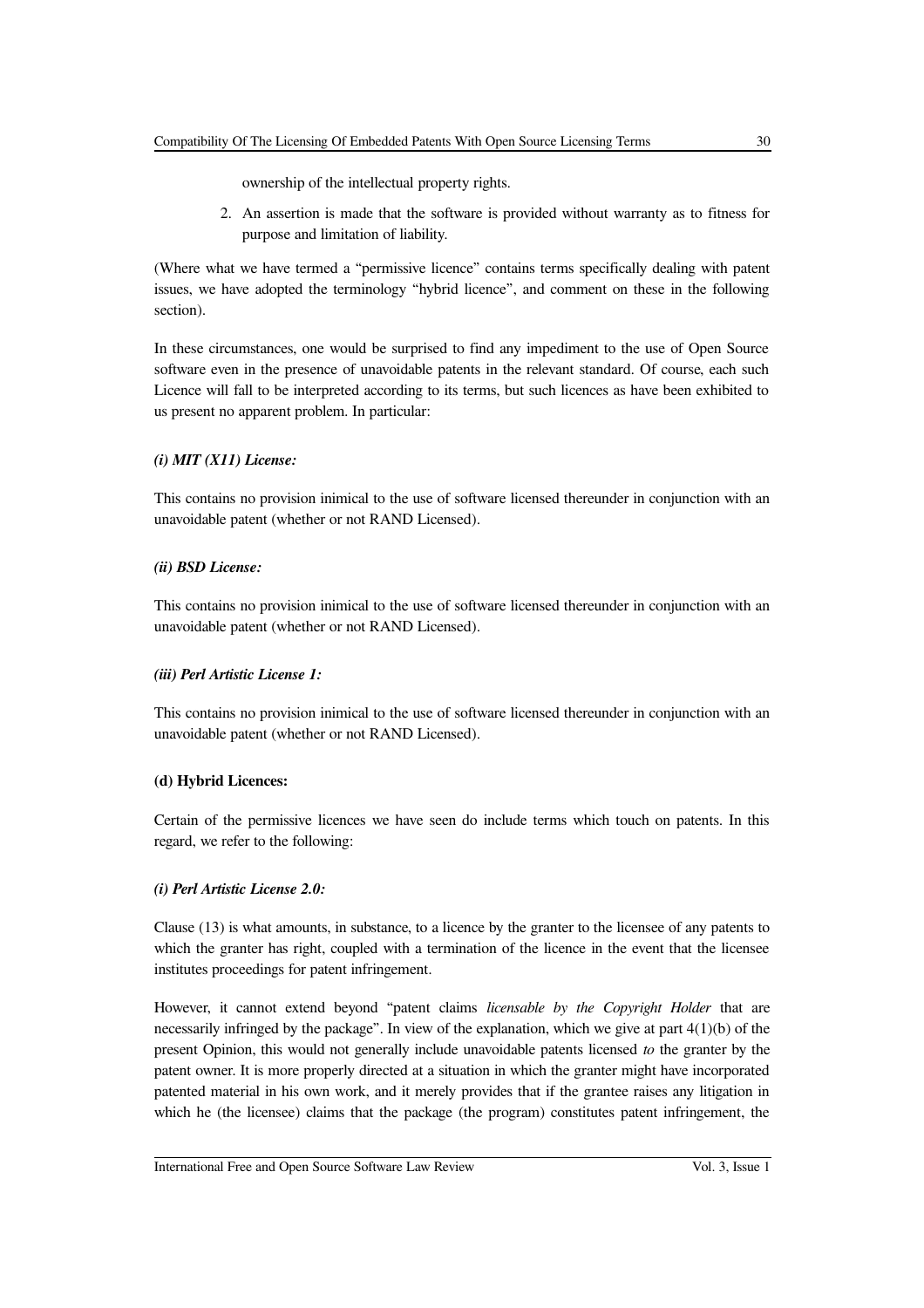licence in favour of the licensee is terminated. Typically this will affect (but is not limited to) an attempt by the licensee to bring about downstream enforcement of patents by the licensee.

Thus, so far as is material to the present discussion, this licence is seen to be a permissive licence akin to the other permissive licences discussed above.

#### *(ii) Apache Public License:*

Clause 3 is of similar effect to clause 13 in the Perl 2 License. The Apache Public License is, in the same way, a permissive licence.

#### **(e) Restrictive Licences:**

Restrictive Licences often come with an agenda attached. In particular, their drafters are frequently opposed to software patents, or, at any rate, see the presence of software patents as being inimical to Open Source software, perhaps leading to proprietarisation by the back door. Accordingly, they frequently seek to use their licensing terms in order to prevent this.

This approach is explained in the preamble to the GPL 2.0:

*"Any free program is threatened constantly by software patents. We wish to avoid the danger that redistributors of a free program will individually obtain patent licenses, in effect making the program proprietary. To prevent this, we have made it clear that any patent must be licensed for everyone's free use or not at all."*

Taking this policy statement at face value, it contains a major and a minor premise which are not necessarily consistent with each other. In that it is the objective of FRAND Licenses to make a patent available for the free use (and, in the case of FRAND-Z Licences, free in both senses of the word) of each licensee and if it be that case that a Patent holder could not refuse to make a patent licence available to an applicant, then that would have achieved the result of making the patent freely available for everyone's use. However, the preceding sentence appears to proceed on the basis that any requirement for an individual to obtain an individual patent licence is inimical to free software.

It might be that we can go some way to analysing that tension if we consider the fundamental architecture of the open source software licensing model, and in particular the GPL family of licences.

#### *(i) GNU General Public Licence 2.0:*

The architecture of the GPL 2 is typical of restrictive Open Source Licences. It includes the following elements:

- 1. It applies to "any program or other work" which has been distributed under the terms of the GPL2 licence (clause 0);
- 2. It is clear from clauses 1 and 2 that the licence is a copyright licence;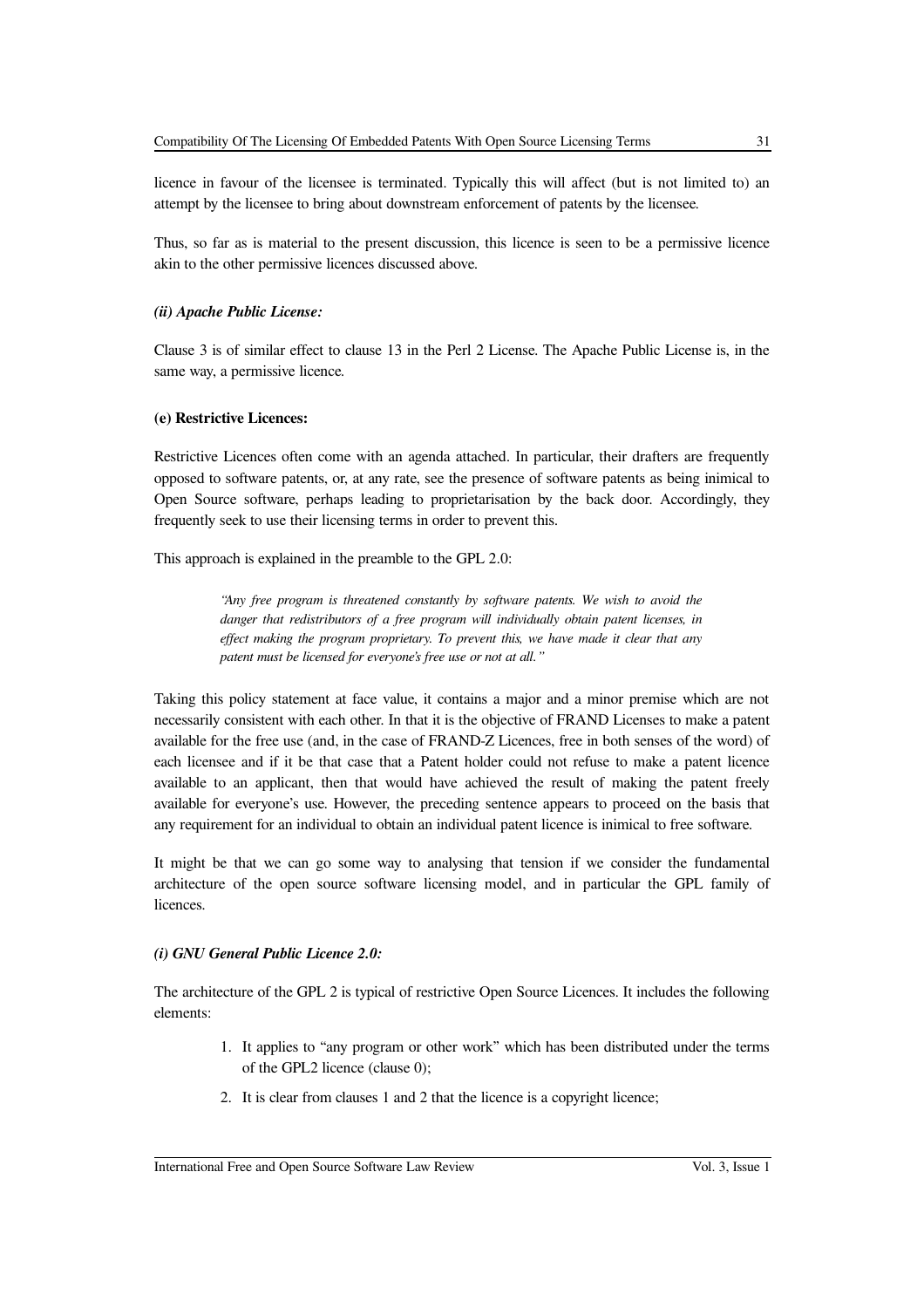- 3. The user may copy and distribute *verbatim* copies of the Program's source code as they receive it, in any medium (clause 1);
- 4. The user may modify the copy or copies of the Program or any portion of it, thus forming a work based on the Program, and copy and distribute such modifications, subject to the requirement that the person notifies subsequent users of the modified program, and enables the next users to license the program to third parties at no cost (clause 2);
- 5. There is no requirement to sign the licence, but the user is deemed to accept the terms of the licence if he modifies or distributes the program (clause 5);
- 6. Clause 6 is fundamental to the architecture of GPL licensing. It provides:

*"Each time you redistribute the program (or any work based on the program), the recipient automatically receives a license from the original licensor to copy or modify the program subject to these terms and conditions. You may not impose any further restrictions on the recipients' exercise of the rights granted herein...."*

The model is that when developer A transmits the modified work to developer B, he is neither sublicensing nor assigning the licence granted to him by the original developer of the program; rather, there is said to be created a fresh grant from the original developer to developer B, with a separate grant of a licence by developer A to developer B of his works of modification. There are stray references in GPL2 to sub-licensing, but GPL3 (which we consider more fully below) is more explicit: the final sentence of clause 2 states: "Sublicensing is not allowed; section 10 makes it unnecessary". Section 10 provides:

> *"Each time you convey a covered work, the recipient automatically receives a license from the original licensors to run, modify and propagate that work, subject to this License".*

It will also follow that there will be a similar "automatic licensing" of the modifying work by Developer B.

Under the FRAND Licensing model, it will usually be the case that although each licensee will be able to obtain his own individual licence from the patent owner, the process does not have the same automaticity in respect of downstream users as is involved in the GPL Licensing model.

(As we discuss later, this may not always be the case, but for present purposes we assume it to be so);

- 7. The licence purports to prevent the distribution of the program by the licensee where, by reason of a court judgement or for any other reason the licensee's distribution is subjected to conditions which would contradict the conditions of the licence (clause 7);
- 8. Where distribution or use of the program is restricted because of patents or copyrighted interfaces, the original owner of the intellectual property who decides to put his property under the terms of the licence may place limitations on the geographical distribution of the program (clause 8);

There is no clause relating to governing law and jurisdiction, and many of the words and phrases may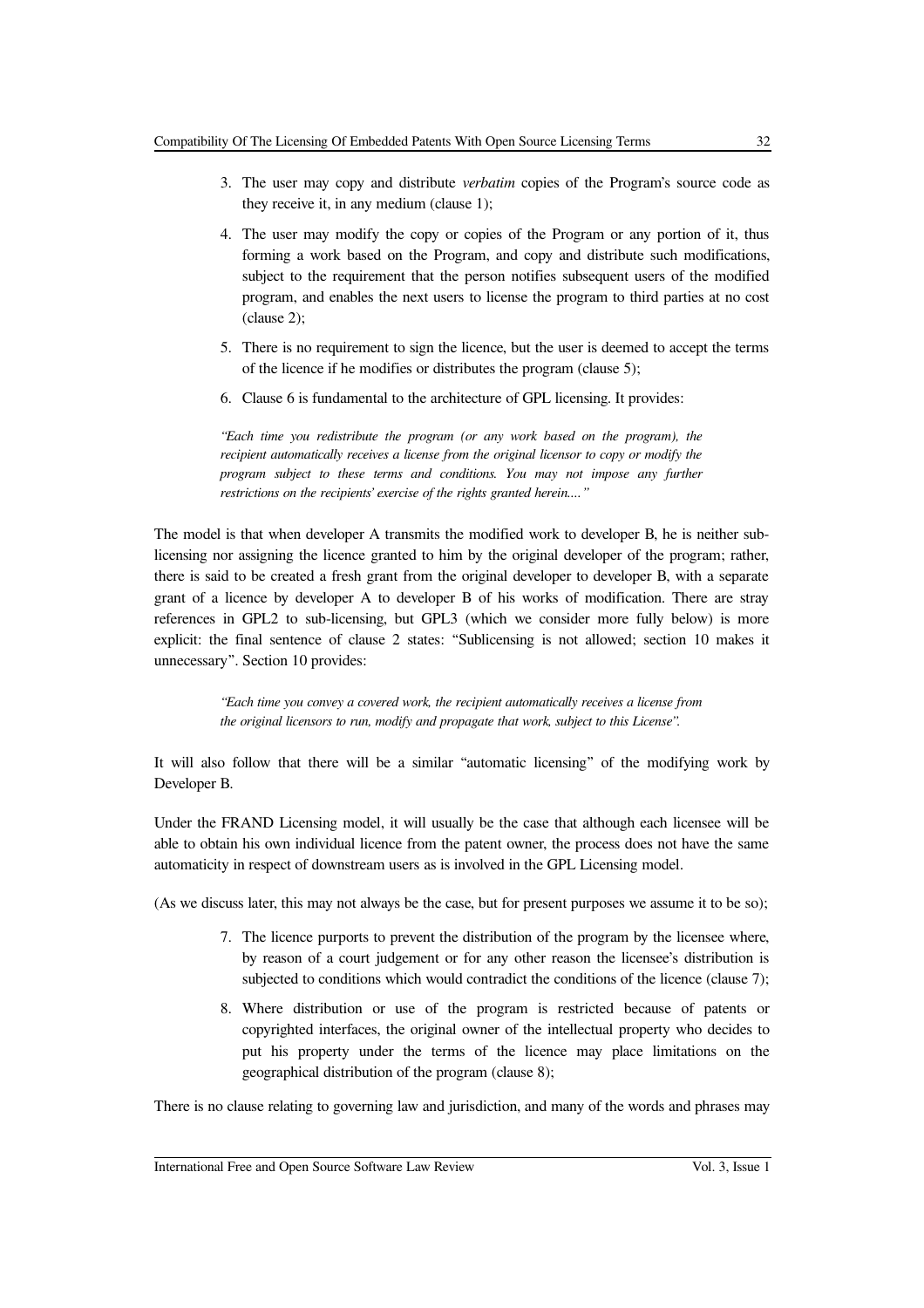be construed differently in different jurisdictions.

Against the background of the drafter's assumption as to the two Licensing models (Open Source and FRAND), the crucial provision is seen to be condition (b) of clause 2:

> *"You must cause any work that you distribute or publish, that in whole or in part contains or is derived from the Program or any part thereof, to be licensed as a whole at no charge to all third parties under the terms of this license."*

This interacts with clause 7 to prevent a person from distributing the program where distribution cannot be achieved in accordance with this condition.

At first sight, it might be thought to be arguable that all this means is that the copyrighted work should be (copyright) licensed as a whole to all third parties and without charge. This view is arguably reinforced by the terms of clause 0, which provide:

> *"This License applies to any program or other work....... The 'Program', below, refers to any such program or work, and a 'work based on the program' means either the program or any derivative work under copyright law..."*

If clause 2(b) were to be interpreted as solely relating to the distribution of a work free of copyright royalty then condition 2(b) would be satisfied, even although there might be a need to pay a royalty to the holder of a patent, and even although the granter of the GPL2 licence of the copyright work might not be in a position to grant to the licensee a licence of any unavoidable patent.

However, we are not persuaded that clause 2(b) has only this limited effect. The problem lies with the wording of clause 7.

There is clearly no question that clause 7 effectively prevents distribution of the work where conditions are imposed on the licensee preventing him licensing the copyright in the work without charge. For example, say that the work contains some lines of proprietary code, the licensee is sued by the proprietary copyright holder, and the action is settled by means of imposing on the licensee an obligation to extract a royalty and remit it to the proprietary copyright holder. In that situation, clause 7 would clearly be effective. However, the example contained within clause 7 is wider than that:

> *"For example, if a patent license would not permit royalty free redistribution of the Program by all those who receive copies directly or indirectly through you, then the only way that you could satisfy both it and this License would be to refrain entirely from distribution of the program."*

On the face of it, this appears to prevent distribution of the program where a patent royalty is payable. How to resolve this apparent conflict?

One way is to say that the example is only an example and does not purport to be an operative provision: it is possible that it is merely a misunderstanding of the effect of the operative provision. This is not an entirely happy analysis, as the court will endeavour to interpret the Licence as a whole. A court is unlikely to be impressed by the circular argument that the example is indeed consistent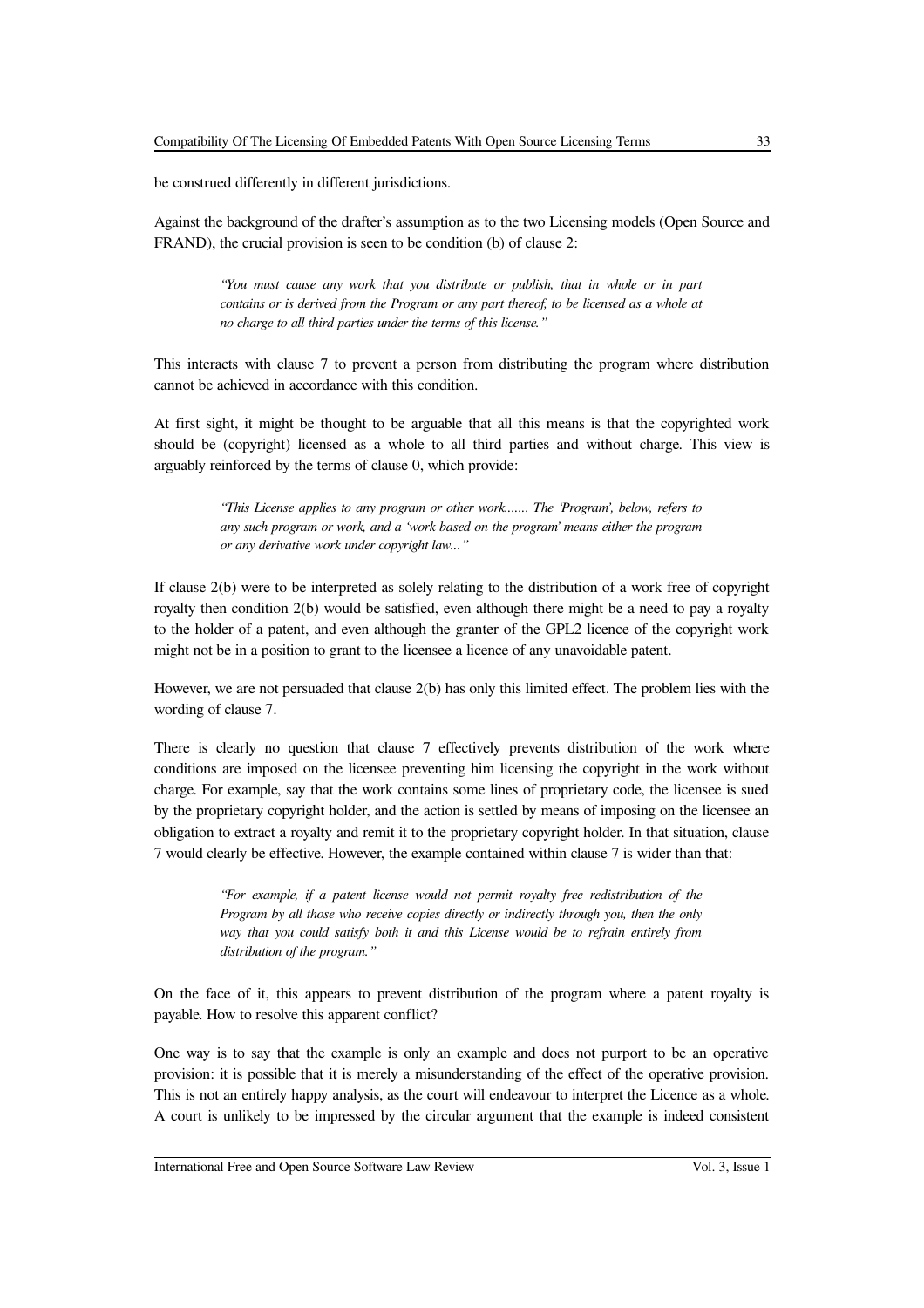with clause 2(b) as the example refers only to "royalty free distribution" and, in the context of the entire licence, this means free of copyright royalties, not free of patent royalties. The problem is that for the example to have any meaning, it would be necessary to imagine a situation in which a patent might prevent the copyright in a work being licensed without payment of a royalty for the licensing of the copyright, and we confess that this is difficult to envisage.

More tellingly, if we recollect the policy statement which appears in the preamble, read along with the exposition of the fundamental architecture set out in clause 6, it becomes clear that the reference in clause 0 to "copyright law" does not define the limit of applicability of the GPL 2 Licence, but merely (as a matter of grammatical construction) relates only to a derivative work – i.e. to be a "derivative work" for the purposes of the licence, the work should also be a "derivative work" for the purposes of copyright law. This is reinforced by the reference in clause 2(b) to "licensed *as a whole"* [emphasis added]. Interpreted in that manner, the apparent conflict between clause 2(b) and the example disappears: the whole Licence terms do make internal sense – if the granter of the GPL licence cannot provide the same automatic downstream cascade of patent rights as he can in respect of copyright, he cannot grant a GPL copyright licence. Because this would permit a court to construe the licence as a whole and without internal conflicts, we suspect that it would be the interpretation which would be likely to commend itself to a court.

Consequently, the likelihood is that if a third party were to require to obtain from the Patent Holder of an unavoidable patent a licence of that patent on terms that were other than royalty-free, then clause 7 would be effective and the licensee under the GPL 2 licence would be prevented from distributing the work at all.

Therefore, it is probable that the GPL2 Licence would not be capable of allowing programs licensed thereunder to interoperate with EIF2, where there are unavoidable patents licensed on FRAND royalty-payable terms. Even in relation to RAND-Z licences, there may be potential problems. First, although, if no royalty is payable for the patent licence, there will not be an incompatibility with condition 2(b) of GPL2 in relation to the use of the software to implement the standard, the RAND-Z licence may not permit the licensee to develop a derivative work which, though still infringing the patent (absent a licence), did not do so for the purpose of implementing the standard. In other words, the licensee under the GPL licence may be unable to licence the work "as a whole at no charge to *all* third parties," in particular, those third parties who might seek to develop the software for a reason other than interacting with the standard.

A further issue in relation to RAND-Z licences is that, under clause 2(b) what should be licensed at no charge to all third parties is the work "as a whole." It is at least arguable that clause 2(b) is not just about charging (though that is the thrust of the example), but sets out a test which is cumulative. There are 3 requirements, each of equal importance: first, the work as a whole should be licensed; second, the licence of the work as a whole should be without charge, and, third, it should be so licensed to all third parties. If a court were to regard the work "as a whole" as including that part of the work as would (absent a patent licence) infringe an unavoidable patent, then the licence of the work as a whole should include a patent licence in respect of that unavoidable patent.

The logic of the preamble read along with clause 6 would favour such an interpretation, and, in these circumstances there is a strong chance that a court, interpreting the GPL License purposively would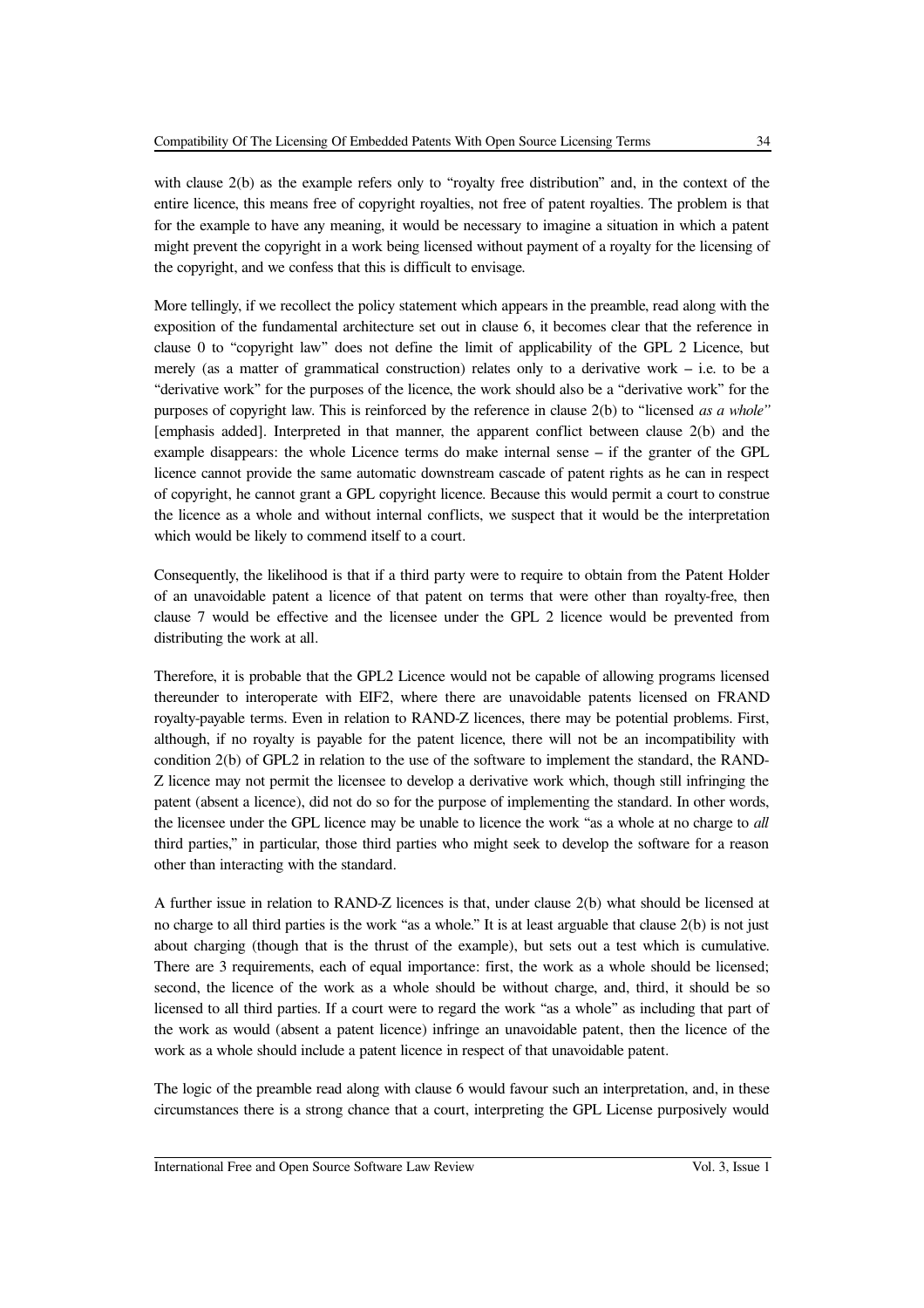regard even FRAND-Z Licences as being incompatible with the GPL2.

There is an additional quibble that clause 2 (b) commences "*you* must cause any work... to be licensed as a whole" [emphasis added]. If licensing of unavoidable patents on FRAND-Z terms were otherwise compatible with GPL2 (as to which, see the previous paragraph) then such compatibility would arise inherently in the system rather than be caused by the licensee. However (and in the event that FRAND-Z licensing is otherwise compatible), we have no doubt that the court would give a purposive interpretation to this clause and, providing the result were achieved, would treat it as irrelevant how it came to be achieved.

Further uncertainty arises from the possibility that GPL 2 may be interpreted differently in different jurisdictions. For example, some jurisdictions (including England & Wales and Scotland) will seek to apply the *contra proferentem* rule and may reach a different interpretation from jurisdictions where such a rule does not apply; or in some jurisdictions, it is competent for the court to hear evidence in order to ascertain the context in which the licence falls to be interpreted (See *Profile Software Ltd v. Becogent Ltd* [2005] ScotCS CSOH 28 (16 February 2005)). In relation to the incompatibility of GPL2 with FRAND royalty payable licences, we do not think that such potentially differing approaches are likely to make much, if any difference; but in relation to the compatibility of FRAND-Z licences and the GPL2 it might be crucial, since a purposive interpretation may hang on questions of context and *proferens.*

In short, even if the licensing of a patent embedded in a standard were to be on royalty free FRAND terms, it is arguable that clause 7 would still prevent distribution of the work as the conditions imposed in that clause are apparently cumulative and not alternative.

### *(ii) GNU Lesser General Public License 2.1:*

This licence applies to "the Library" which is defined as "a collection of software functions and/or data prepared so as to be conveniently linked with application programs, and which has been distributed under the terms of the GPL2 licence" (clause 0).

Although the wording differs in detail in several places and the paragraph numbering is different, the clauses with which the present Opinion is concerned are in substantially the same terms as the GPL 2 Licence and would, in our view, lead to the same outcome.

### *(iii) GNU General Public License 3:*

The GPL 3 is much more detailed in its terms, though, as noted in connection with the GPL2, there is no clause relating to governing law and jurisdiction, and we should therefore once more warn that it is possible that some of the words and phrases may be construed differently in different jurisdictions.

Subject to that *caveat*, it is clear from the Introduction what the intent of the author is. The last paragraph of the Introduction states:

*"Finally, every program is threatened constantly by software patents. States should not*

#### International Free and Open Source Software Law Review Vol. 3, Issue 1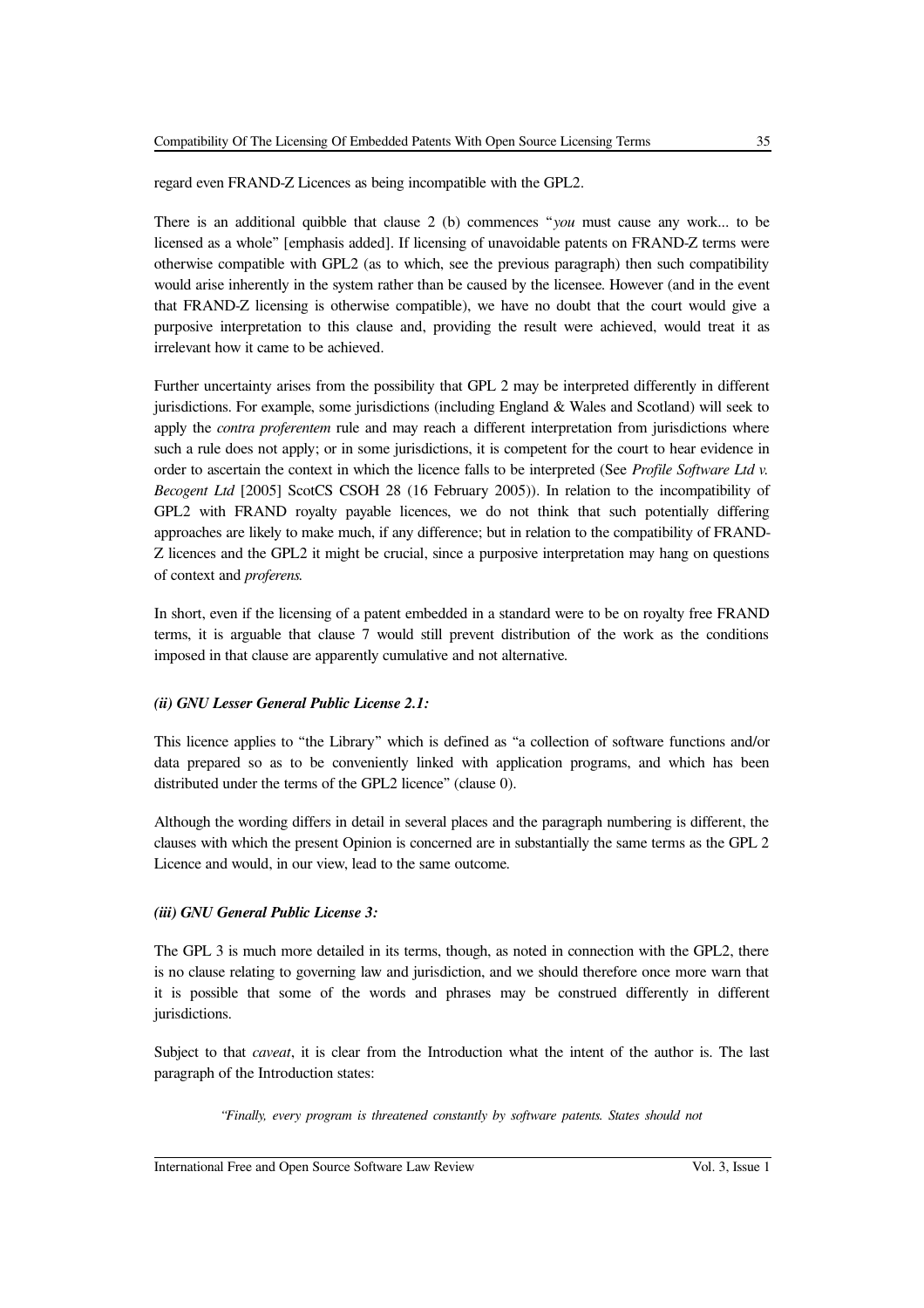*allow patents to restrict development and use of software on general-purpose computers, but in those that do, we wish to avoid the special danger that patents applied to a free program could make it effectively proprietary. To prevent this, the GPL assures that patents cannot be used to render the program non-free."*

We are struck not by the similarity of this statement to the equivalent statement in GPL2, but by the difference between them. The two statements are the same except for the last sentence, which, in the GPL2 is as follows:

> *"To prevent this, we have made it clear that any patent must be licensed for everyone's free use or not at all."*

In GPL3 it states:

*"To prevent this, the GPL assures that patents cannot be used to render the program nonfree."*

This may suggest a change of emphasis between GPL2 and GPL3, which, it may be, is reflected in the clause of GPL3 specifically applying to patents, clause 11, which provides (*inter alia*):

> *"If you convey a covered work, knowingly relying on a patent license, and the Corresponding Source of the work is not available for anyone to copy, free of charge and under the terms of this license, through a publicly available network server or other readily accessible means, then you must either (1) cause the Corresponding Source to be available, or (2) deprive yourself of the benefit of the patent license for this particular work, or (3) arrange, in a manner consistent with the requirements of this License to extend the patent license to downstream recipients."*

At first sight, this provision, in spite of the reference to "knowingly relying on a patent license" appears to relate to ensuring that the *Source Code* is kept open and available to downstream recipients, and it may be possible to hypothesise a situation in which the source code is made freely available by the owner of the work, who derives his proprietary protection from the Patent only, with the result that this part of clause 11 would not be engaged as it is concerned with source code only. However, there is an argument that clause 11 is wider in its scope and does engage with licenses of embedded patents. This issue is thrown into relief when we come below to consider typical FRAND Licences.

The Licence will fall to be interpreted as a whole. The following clause (clause 12), widely known as the "liberty or death" clause, is headed "No surrender of others' freedom" and it makes it clear that if any conditions are imposed on the licensee which make it impossible for him to convey a covered work without satisfying his obligations under the GPL3, then he is prevented from conveying the work at all.

Furthermore, footnote 89 of the *GPLv3 Second Discussion Draft Rationale* document states:

*"After gathering opinion on the second paragraph of section 11 during the discussion process, we decided to offer a specific form of shielding that would satisfy the objectives of*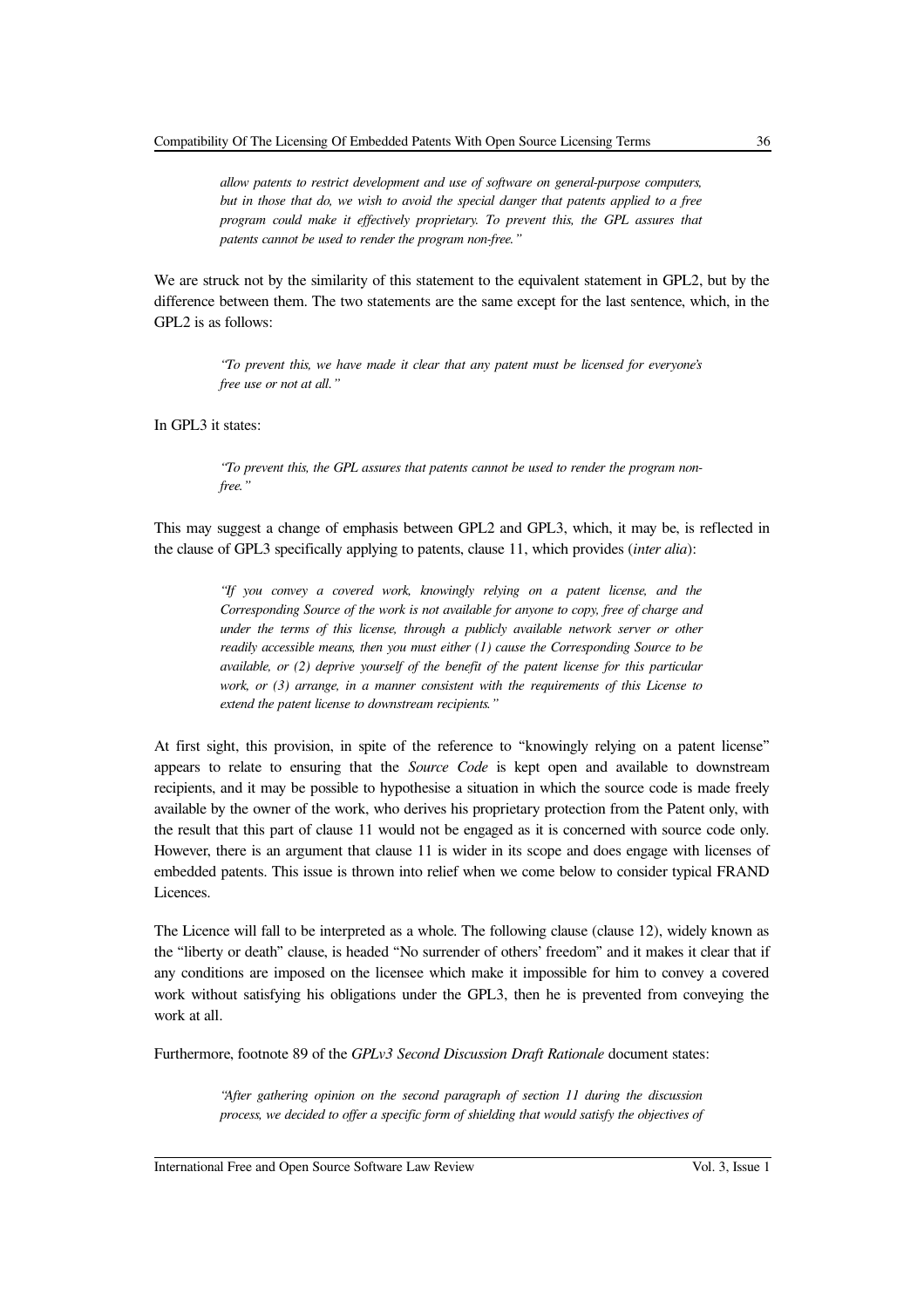*the paragraph. A distributor of a covered work under benefit of a patent license can ensure that the Corresponding Source is made publicly available, free of charge, for all to access and copy, such as by arranging for the Corresponding Source to be available on a public network server. We keep the more general shielding requirement as an option because we do not wish to insist upon public distribution of source code. Distributors complying with this section may prefer to provide other means of shielding their downstream recipients."*

Although the precise drafting of clause 11 was altered in the final version, the *GPLv3 Third Discussion Draft Rationale* (Free Software Foundation, 2007) states, at §3.4:

> *"Previous drafts of GPLv3 included a "shielding" provision in section 11, which we have further refined in Draft 3; it is now found in the third paragraph of section 11."*

This explanation appears to reflect an implicit assumption that, by making the source code generally available, so also is the patent licence made generally available. As is apparent from our explanation of the terms of the GPL2, such an assumption is not generally warranted, as, in the usual case of a FRAND licence, there will not be a general downstream transmission of the benefit of the licence. It may, however, be that this assumption has been reflected in the wording of clauses 11 and 12 as finally published.

It is, of course, the wording of the licence itself to which a court in England or Scotland will first address itself. If, as a matter of grammatical construction, the wording is clear, then the court will not have regard to any extrinsic evidence (including the paragraph headings in the Licence and any drafting documents, such as the published rationale documents). The key question is, thus, what do the words themselves say?

It will be noted that the requirement of the part of clause 11 to which we refer is threefold: first, that the Corresponding Source should be available on a publicly available server or other readily accessible means, second, that it should be available to copy free of charge, and, third, that it should be made available "under the terms of *this* licence" [emphasis added]. If not so available, the Licensee has to arrange to extend the patent licence to downstream recipients, but this must be "in a manner consistent with the requirements of this License" (notably, free of charge), or else the Licensee has to deprive himself of the benefit of the patent licence for the work – in other words not to distribute it (since to do so without benefit of the patent licence would not be possible without infringing the patent).

At first blush, therefore, if the source code is available to be copied by anyone free of charge and that copying of the source code is under the terms of the GPL3 licence, then the conditions of clause 11 are satisfied. That would be so, even though there might be a requirement for a third party downstream to obtain a Patent Licence in respect of an embedded patent. This interpretation (which is actually what the words say) would plainly not prevent the distribution of the software even where a patent licence might be required (at any rate save in the extremely rare case where the Patent itself contains lines of code which are transcribed into the work licensed under the GPL3).

In response to this, it might be pointed out that clause 12 contains a prohibition on distributing the work where the distributor cannot satisfy his "obligations under the licence". It would then be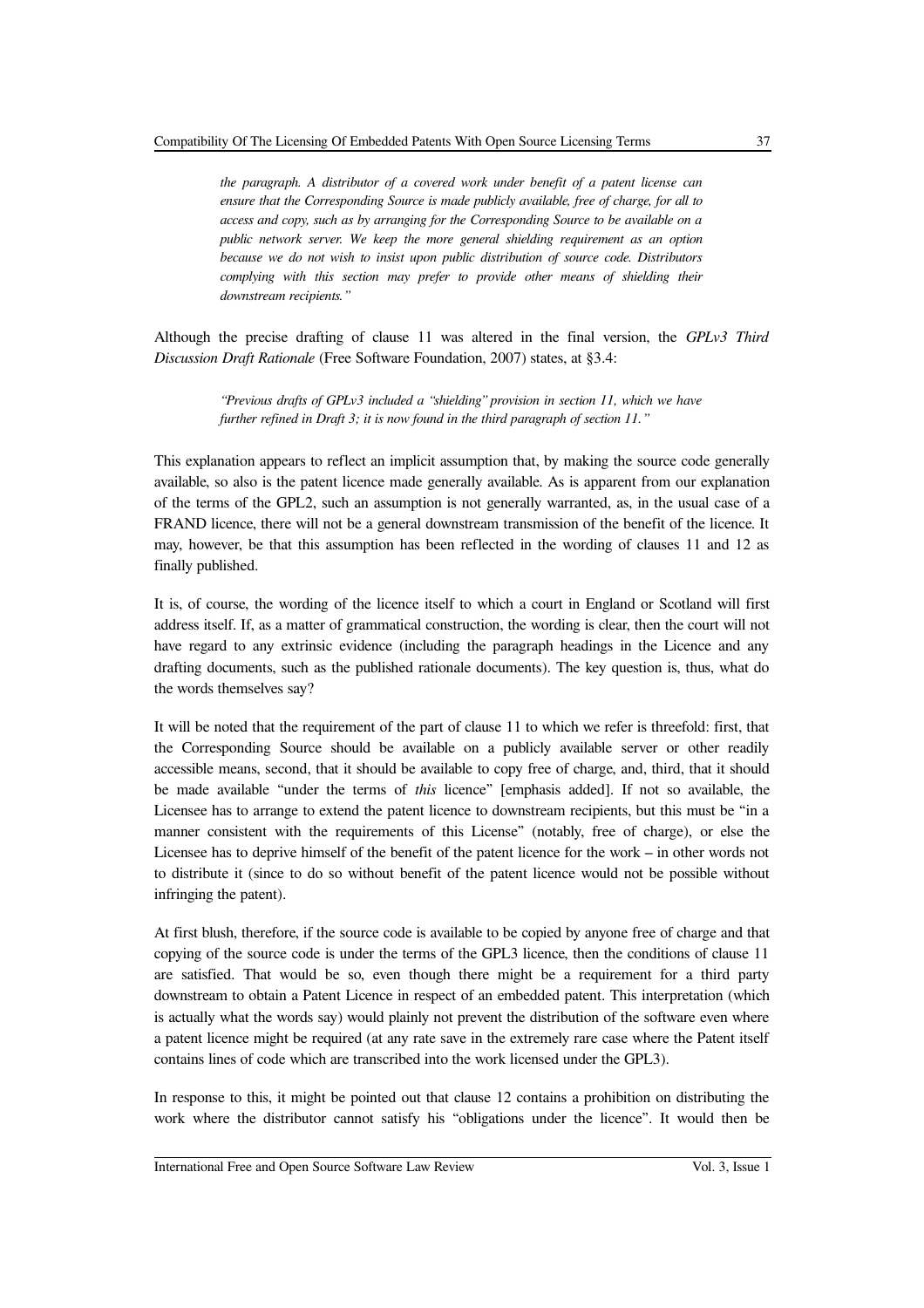suggested that to distribute the work where the transferee would require to obtain a FRAND licence would be a "surrender of others' freedom" and so, not consistent with the obligations under the licence. That interpretation (as a matter of strict construction) is not tenable. The heading of clause 12 (as we have pointed out) is not an operative provision of the licence. Clause 11 is an operative provision. Thus (with a neat circularity) distribution in accordance with clause 11 is not distribution in breach of the licence terms, so there is no breach of the requirement of clause 12.

We have little doubt that this is not what the drafters of the GPL3 meant, but it is what they said, and a document is interpreted according to what it says, not what its drafters meant.

Of course, the anomaly arises by reason of the implicit, but unwarranted assumption, referred to above, that publication of the source code so as to make it generally available also serves to make the patent licence generally available. If that were the case, the anomaly disappears. By making the source code available in terms of clause 11, so, too is the patent licence made available. Thus the patent licence would have been made available under clause 11 and (in terns of clause 12) there would have been a distribution under the terms of the GPL3 Licence, which, neatly would not have involved the surrender of the freedom of others.

The issue, acutely, becomes whether a court would consider that there was such ambiguity in the terms of the licence as to require it to have regard to extrinsic evidence. If there were such ambiguity, the extrinsic material would support an intention to prevent distribution where there are unavoidable patents licensed on FRAND terms; but if no regard is had to the extrinsic evidence, the words of clause 11 would have the opposite effect.

Even if clause 11 is interpreted strictly, there are still issues which may arise in relation to whether the making of the source code available on the terms stipulated in that clause would always permit the distribution of software where there is an embedded patent. A later sub-clause of clause 11 defines a "discriminatory" patent licence as one which (in effect) frustrates the exercise of any rights which are granted under the GPL3. However, we note that this sub-clause does not in terms prohibit the granting of discriminatory licences. What it does do is to forbid the licensee from "conveying" a work covered by the GPL3 to another where: first, the Licensee pays a royalty related to the extent of the licensee's conveying of the work; second, the third party to whom that royalty is paid is in the business of distributing software, and, third the persons who are downstream receive a discriminatory patent licence. It is easy to figure that any such licence as would be granted by the patent holder runs a risk of being regarded as "discriminatory" as specially defined in the GPL3 – for example, if the downstream recipient had to pay a further royalty, or if there was (as there almost certainly would be) imposed a restriction on transmissibility further downstream. There is a saving for such agreements made prior to 28th March, 2007.

It may be that the terms of this sub-clause should be seen in the light of the announcement made by Microsoft and Novell in November 2006 of a broad collaboration between them on Linux interoperability and support, and whatever the compatibility of elements of that collaboration and the terms of the GPL2, the sub-clause is making clear that under the GPL3, from the date that it was promulgated, it would not be permissible in certain circumstances. This is achieved by defining the circumstances in which such a royalty would be permissible. Thus, in terms of the sub-clause, one might, for example, have a royalty (payable even to Microsoft) which is not related to the activity of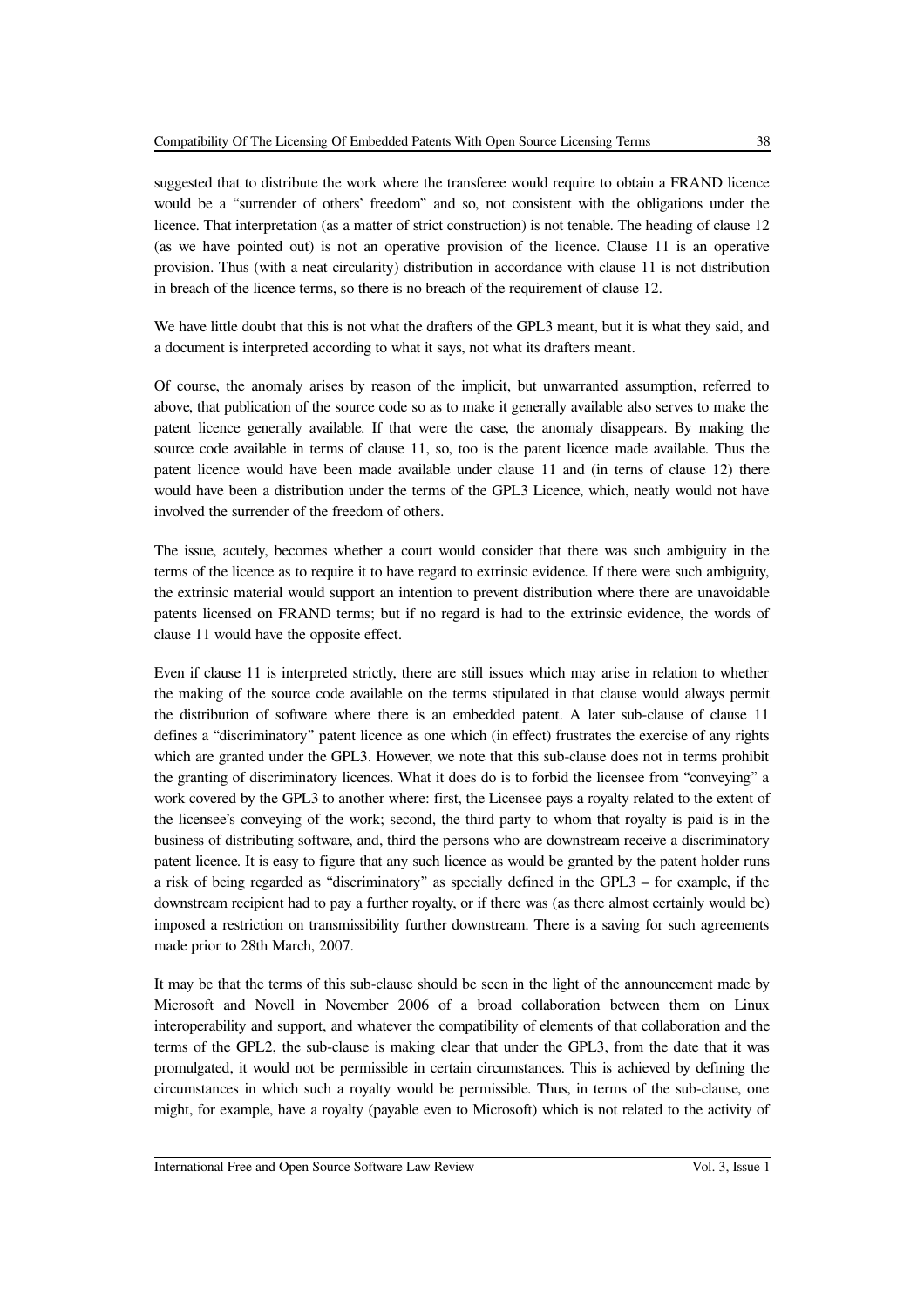conveying the work, or one might have a royalty related to the activity of conveying, provided it were not to a third party in the business of distributing software, or, indeed, one might have an arrangement which offended against all three of the principles, so long as it were made prior to 28th March, 2007.

It may be that a further impediment to distribution where there is an unavoidable patent could arise in another way as a result of the application clause 12, which, as noted above, makes it clear that if any conditions are imposed on the licensee which make it impossible for him to convey a covered work without satisfying his obligations under the GPL3, then he is prevented from conveying the work at all.

So, what are the other obligations under the GPL3 which might be rendered impossible by the existence of a FRAND patent Licensing regime?

Clause 5 (c) provides:

*"You must license the entire work, as a whole, under this license to anyone who comes into possession of a copy."*

This echoes the wording of clause 2(b) of GPL2:

*"You must cause any work that you distribute or publish, that in whole or in part contains or is derived from the Program or any part thereof, to be licensed as a whole at no charge to all third parties under the terms of this license."*

As with the GPL2, clause 5(c) of GPL3 requires the work to be licensed: first, *"as a whole";* second "under this license" and, third, it should be licensed to "anyone who comes into possession of a copy", (which we take to be merely a clearer exposition of "all third parties" in GPL2). The only material difference is the omission of "at no charge".

It appears to us that the same comments that we made in relation to the proper interpretation of clause 2(b) of GPL2 apply *mutatis mutandis* to clause 5(c) of GPL3. Accordingly, notwithstanding the specific provisions directed at patent licenses, a substantial problem may arise from the provisions of clause 12 read along with clause  $5(c)$ : the fundamentally different architecture of downstream licensing under GPL3 is likely to be regarded as incompatible with the need for the individual direct licences which require to be granted under FRAND Licences.

In conclusion, therefore, although a literal reading of clause 11 of the GPL3, even read in conjunction with clause 12, would appear to permit transmission of a covered work where is a requirement upon a third party to obtain a patent licence, such a reading would be controversial. If challenged in court, there is some risk that the court may have regard to extrinsic evidence to interpret clauses 11 and 12 (and the risk may vary in different jurisdictions, depending on the domestic law as to the interpretation of documents) and, if the court did have regard to such evidence, there would be a high risk that the court would interpret the licence provisions so as to prevent transmission in the face of the need to obtain a patent licence. Furthermore, even on a literal reading of clause 11, problems arise in relation to compatibility with clause 5(c). This may be fatal to allowing transmission where a patent licence was required, but, even if not itself fatal, would certainly provide a basis for finding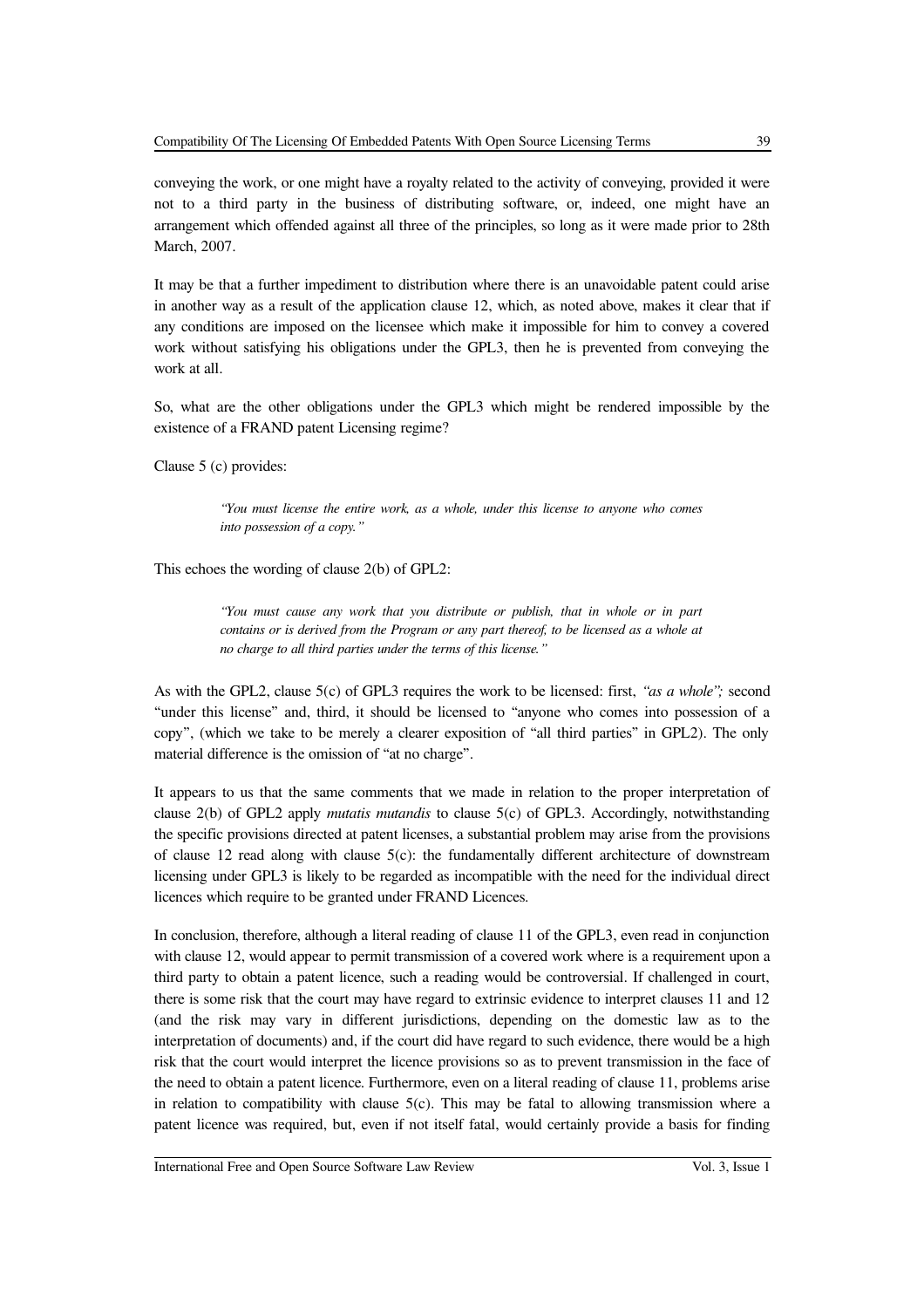that there was ambiguity as to the construction of the GPL3 as a whole, thus opening the door to extrinsic evidence, with the effect referred to above.

In short, it would not be safe to rely upon the GPL3 as being consistent with the FRAND licensing of embedded patents.

### *(iv) GNU Lesser General Public License, Version 3.*

This licence is a variant of the GPL3. In form, it consists of certain listed modifications and variations to the GPL3. None of the special terms of the GNU Lesser General Public License would appear to affect the provisions upon which we comment in the previous section of this Opinion and, accordingly, our view remains as expressed in respect of the GPL3.

### *(v) European Union Public Licence v 1.1*

A substantial problem with the GPL is the mutual incompatibility of copyright licensing under the GPL and FRAND licensing of patents, which incompatibility is brought into play by the clauses in the GPL family of licences which effectively require that the patent licensing architecture has to conform to the GPL architecture.

No such problem would exist in the absence of such clauses (even though a fundamentally different architecture of patent and copyright licensing still existed).

This is illustrated by the EUPL, and in particular a sub-clause of clause 5 (called the "copyleft clause") which makes no such requirement in relation to the licensing of patents. Looking more closely at the EUPL, one sees that by the final provision of clause 2 of this licence, "the Licensor grants to the Licensee royalty-free, non-exclusive usage rights to any patents held by the Licensor, to the extent necessary to make use of the rights granted on the Work under this Licence".

As will become apparent, the typical architecture of a FRAND Licence of an unavoidable Patent will prevent the Licensor of the program (who is also a Licensee of the patent) from sub-licensing or assigning the benefit of his patent licence, but this raises no issue with respect to interoperability since, of course, the scope of clause 2 extends only as far as relating to patents of which the Licensor (under the EUPL) is the owner of the patent. Therefore, it will clearly be for the Licensee of the program to obtain his own FRAND Licence of the unavoidable patent from the owner of that unavoidable patent.

Slightly more problematic is clause 3 which in certain circumstances obliges the Licensor to make available either the Source Code or a repository where it is "easily and freely accessible". Where an issue may arise is, in those extremely rare cases where the unavoidable patent contains actual source code which belongs to the Patent Holder, and where the patent holder has granted only a limited right to access or distribute that source code. *Quaere* whether that source code is "easily and freely accessible" to a licensee under EUPL if, in order to be able to access and distribute it, the Licensee requires to obtain his own FRAND Licence from the Patent owner. We have discussed this issue more fully above in connection with the GPL licences where the problem arises particularly acutely, but for the purposes of the present discussion, if the Licensee has a right to access to the source code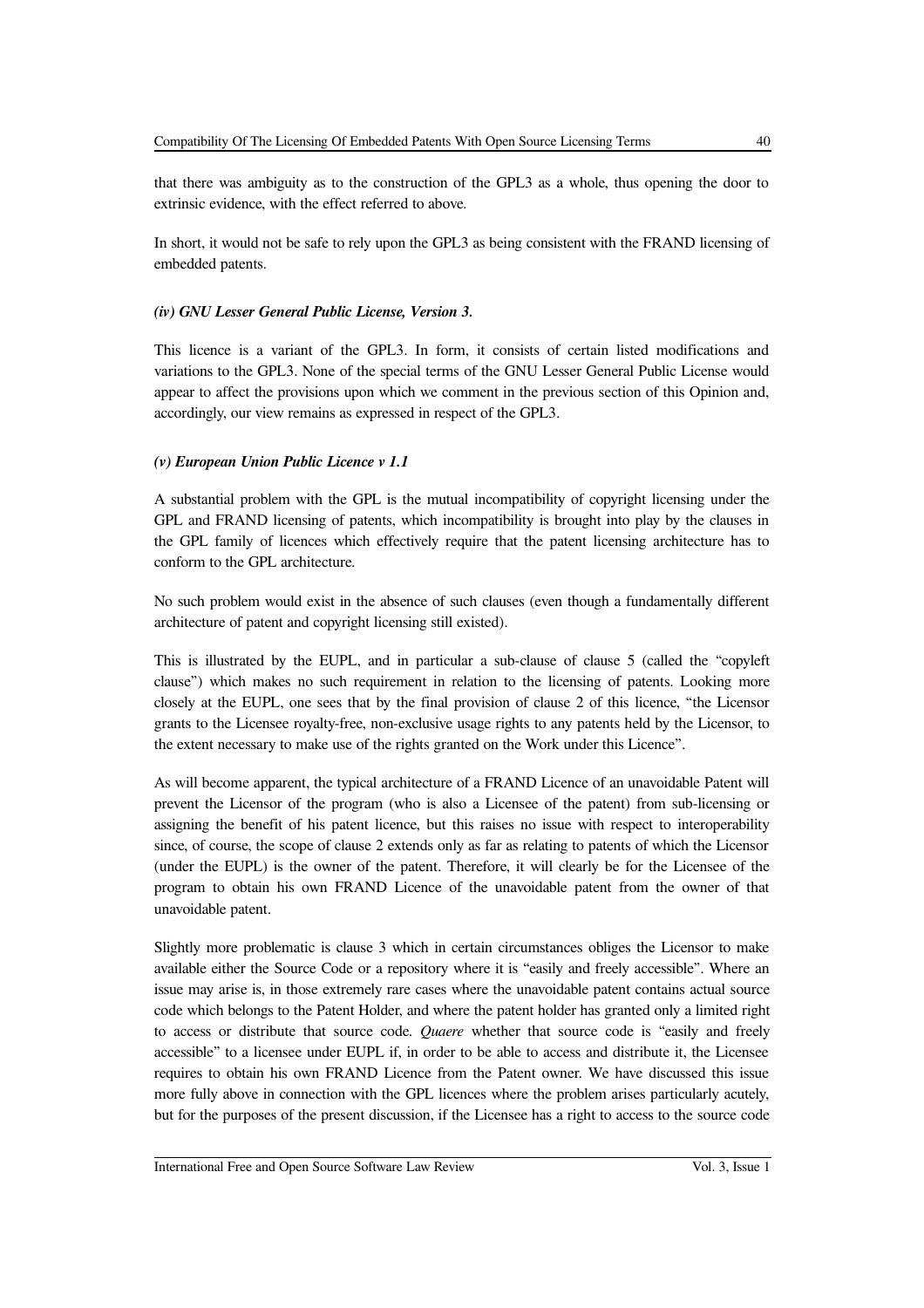entailed in the patent on FRAND terms, then, on balance we are satisfied that this would meet the EUPL requirement for that source code to be "easily and freely accessible". We do not consider that it makes any material difference whether the FRAND Licence is FRAND-Z or royalty payable, as "freely" would be fall to be construed *eiusdem generis* with "easily", as meaning without undue restriction, rather than free of charge.

On balance, therefore, it is unlikely that there is any conflict between FRAND licensing of unavoidable patents and the terms of the EUPL.

### **5. Potential Points of Conflict:**

As the previous discussion has revealed, no particular problems arise in respect of Permissive Licences, but with the restrictive licences which were presented to us (all of them in the GPL licensing group) a number of distinct points of conflict arise. Some of the points of conflict are clear. In particular, both the GPL 2 and the GPL3 and related licences are likely to be incompatible (or, at least, in the case of the GPL3, cannot safely be relied upon as being compatible) with FRAND licences, including, in all likelihood, FRAND-Z licences. In other words, it is probable that the GPL2 and GPL3 Licences would not be capable of allowing programs licensed thereunder to interoperate with EIF2 where there are unavoidable patents licensed on FRAND terms.

However, there are also less obvious potential areas of conflict which will become apparent as we now proceed to consider the terms of the examples of FRAND Patent Licences with which we were provided.

### **6. FRAND Licence Conflicts:**

### **(1) Royalty Free Licences.**

There being no royalty payable, it would clearly follow that no issue of incompatibility with the GPL Licences arises by reason of the existence of royalty payments. That, however, is by no means a complete answer, and it is necessary to look more deeply at the respective FRAND Licensing terms.

### *(i) Microsoft Corporation: Royalty Free Business Process Execution Language for Web Services Specification License Agreement:*

The structure of this licence is typical of the Microsoft FRAND Licences. There is granted: first, a Copyright Licence in relation to the licensed work: second, a Patent Licence, and, third, a permission to distribute the Source Code. Each of the first two of these licences is non-exclusive, royalty free, non-transferable, non-sublicenseable, personal and worldwide, and the permission is stated to be nontransferable, non-sublicenseable and personal (though, clearly, it is also in effect non-exclusive and royalty free.) Because each of these licences is personal, it follows that, if a developer (developer A) originates, or modifies a work under the GPL2 or GPL3 terms, he has to be able to make that work available "as a whole" to downstream recipients. That he does by himself obtaining a licence (in the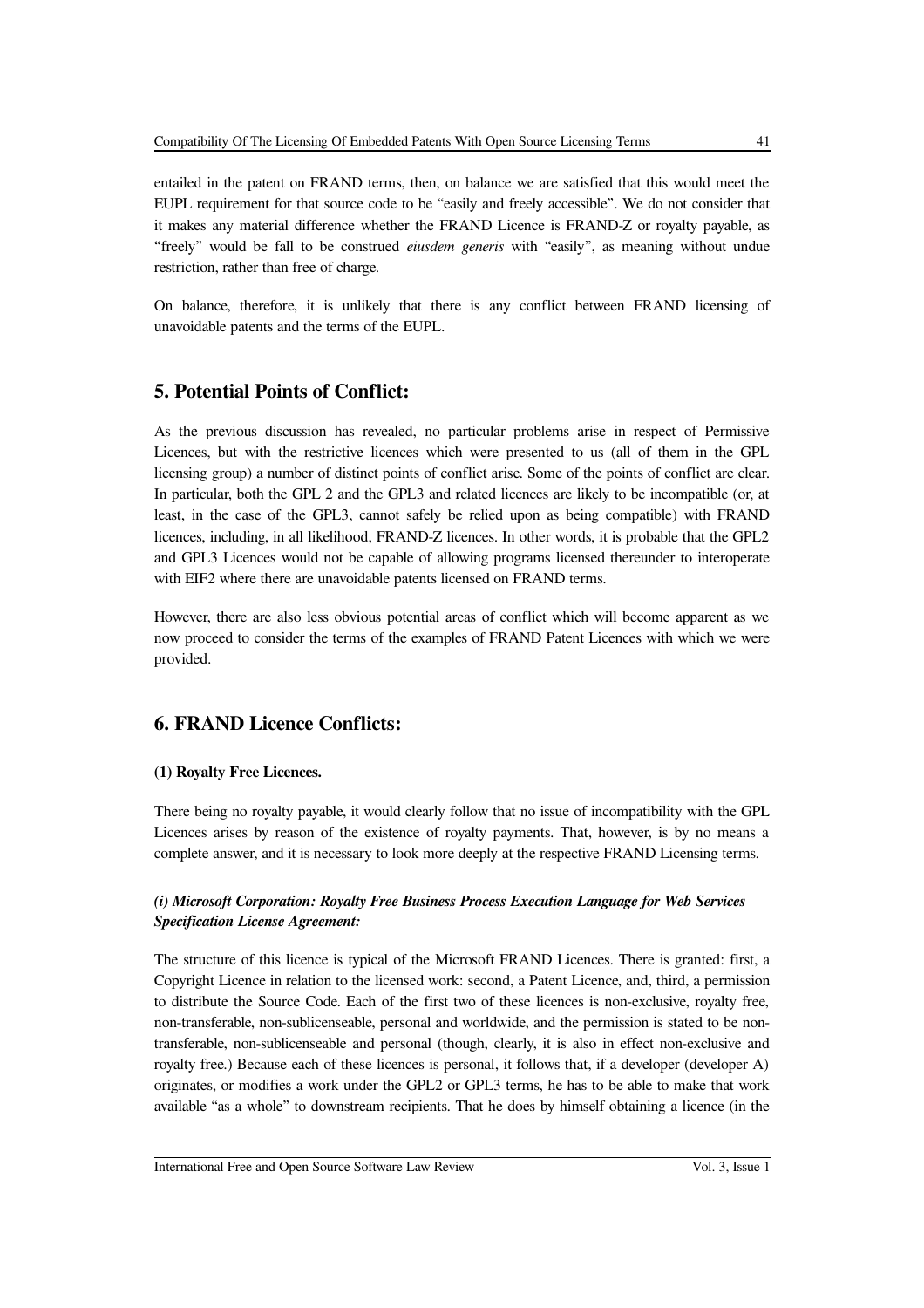as a whole, at no charge to developer B and any other person to whom he may wish to transmit it. However, if Developer B carries out further modifications and then seeks to transmit the modified work to another party, the benefit of the Microsoft licence in favour of Developer A does not transmit to Developer B, who would have to obtain his own Licence from Microsoft. Thus it would be argued that Developer A is unable to cause that the work which he publishes is licensed as a whole at no charge to "*all* third parties *under the terms of this license.*"

As we stated above, there is a reasonable prospect that, applying a purposive interpretation, if the required result were achieved but as a result of the licensing structure, rather than the actions of developer A, a court would not regard developer A as being in breach – and, in any event, it might be said that it was Developer A's act in applying for the Microsoft Licence which did cause the whole work to be available. This, however, is something of a side-issue. The real question is whether the work is being made available under the GPL licence to "all third parties" (GPL2) or "anyone who comes into possession of a copy" (GPL3).

The obvious problem would be that any licensing by a developer to a licensee (be it a licence of the original work from the original developer to developer A or to developer B or to a downstream developer, a licence of the first modifications by developer A to developer B or a downstream developer, a licence of the second modifications by developer B to a downstream developer and so on) would be permitted under both the GPL and the Microsoft Licence, but, although the licensee could carry out his own modifications in respect of the GPL work, he could not do so in respect of modifications which would put him into breach of the patent licence and of the copyrighted material licensed by Microsoft without first obtaining his own licence from Microsoft. Because the particular Microsoft Licence is a FRAND-Z licence, the downstream recipient will end up with a licence from Microsoft of the unavoidable patent, but will not have got one automatically, which a court might be likely to determine is what clause 2(b) of GPL2 requires.

Clause 5(c) of GPL3 stipulates: "You must license the entire work, as a whole, under this license to anyone who comes into possession of a copy." As already noted, if licensed under the GPL3, the GPL will provide the same licensing terms (and freedoms to copy and modify) to anyone downstream. In these circumstances, since the benefits of the Microsoft Licence will not extend downstream (but will require each recipient to apply for his own Microsoft Licence) it will also follow that the Microsoft Licence and clause 5(c) of GPL 3 are inconsistent with each other.

This is underlined by the terms of clause 2.3 (the Source Code permission) of the Microsoft Licence read in the context of clause 11 of GPL3.

Clause 2.3 of the Microsoft Licence provides for the insertion of a Notice, which clearly explains the effect of the Source Code permission:

> *"This source code may incorporate intellectual property owned by Microsoft Corporation. Our provision of this source code does not include any licenses or any other rights to you under any Microsoft Intellectual Property. If you would like a License from Microsoft (e.g. rebrand, redistribute) you need to contact Microsoft directly".*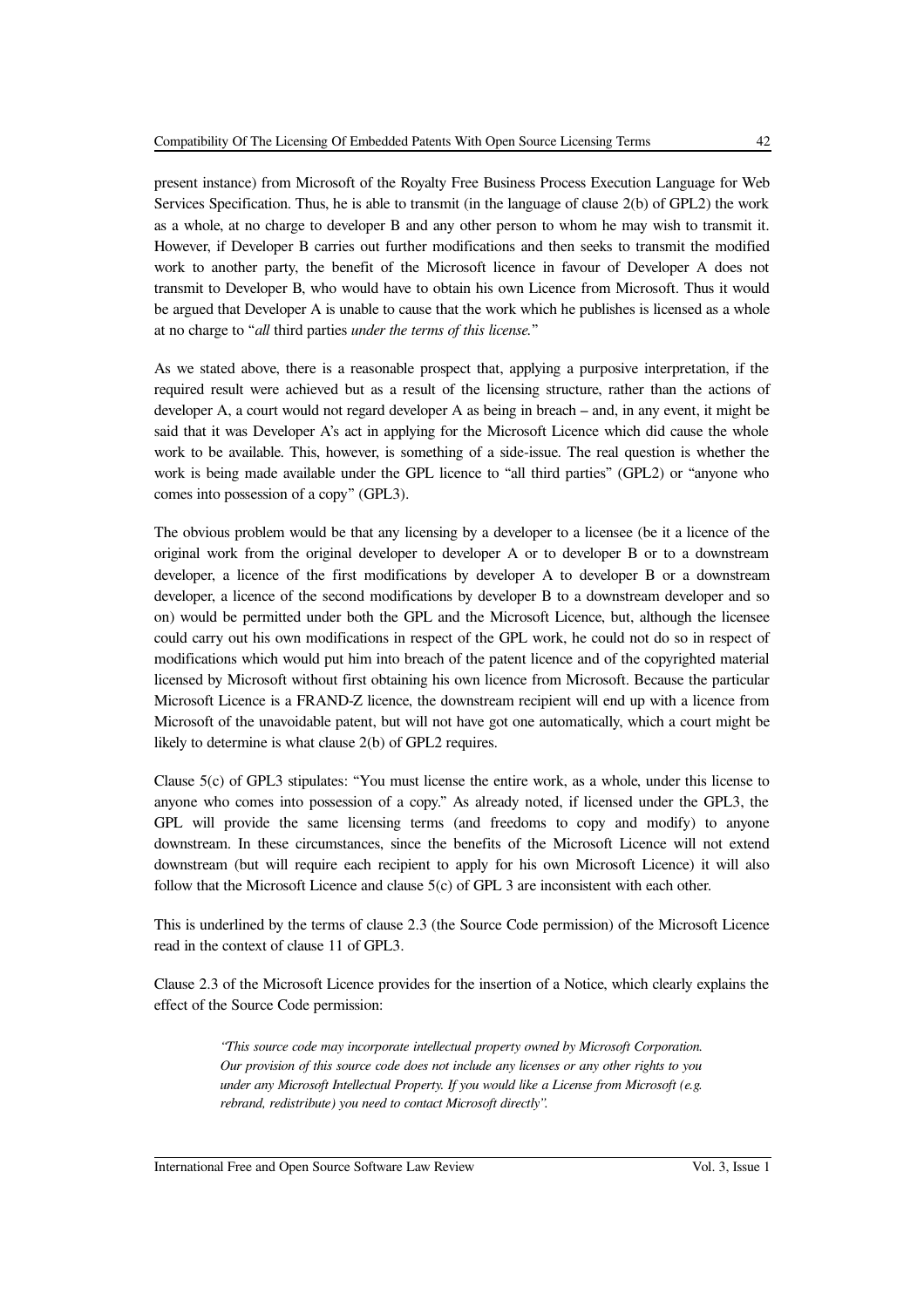This is inconsistent with clause 11 of GPL3 which requires that the source code should be "available for anyone to copy... under the terms of this licence" and the extension of the patent licence to downstream recipients "*in a manner consistent with the requirements of this license.*"

In short, it is difficult to see how either the GPL2 or the GPL 3 Licence on the one hand and this Microsoft Licence on the other might be reconciled to each other.

### *(ii) Microsoft Corporation: Royalty Free Business Sockets Direct Protocol License Agreement:*

This differs from the Royalty Free Business Process Execution Language for Web Services Specification License Agreement in that it does not contain a Copyright Licence, but it does contain a Patent Licence and a Source Code Distribution permission which are in similar terms to the Business Process Execution Language for Web Services Specification License Agreement. Our comments are as in respect of that last-mentioned Licence Agreement.

### *(iii) Microsoft Corporation: Royalty Free Sender ID Patent License Agreement:*

This contains a Patent Licence in similar terms to the other two Microsoft licences examined above. The Source Code Distribution Licence is somewhat differently worded, but is still non-transferable, non-sublicensable and personal. The position of the Agreement in relation to the GPL2 and the GPL3 is as noted above.

### *(iv) Microsoft Corporation: Structured Storage License Agreement:*

In common with the Business Process Execution Language for Web Services Specification License Agreement, this Licence consists of a Copyright Licence, a Patent Licence and a Source Code Distribution permission. The terms of the Copyright licence and Source Code Distribution permission are similar to the Business Process Execution Language for Web Services Specification Licence Agreement and raise the same issues in relation to the GPL2 and 3 Licences, as does the Company Implementation Patent Licence. The Company Toolkit Patent Licence imposes additional obligations on the Licensee to impose additional restrictions on the end users. This is likely to be inconsistent with clauses 7 of GPL2 and 12 of GPL3.

### *(v) Microsoft Corporation: Royalty Free Web Services Security Specification License Agreement:*

The analysis here is as in respect of the Business Process Execution Language for Web Services Specification License Agreement.

### **(2) Royalty Payable Licences:**

### *(i) British Telecommunications plc: Licence Agreement for the use of a CCIT Approved Algorithm in V42 BIS Modems:*

The architecture of this Agreement is that it grants a Licence for the use by the Licensee of the Licensor's essential statutory IPR, for the use and sale of "Licensed Products". The term, "Licensed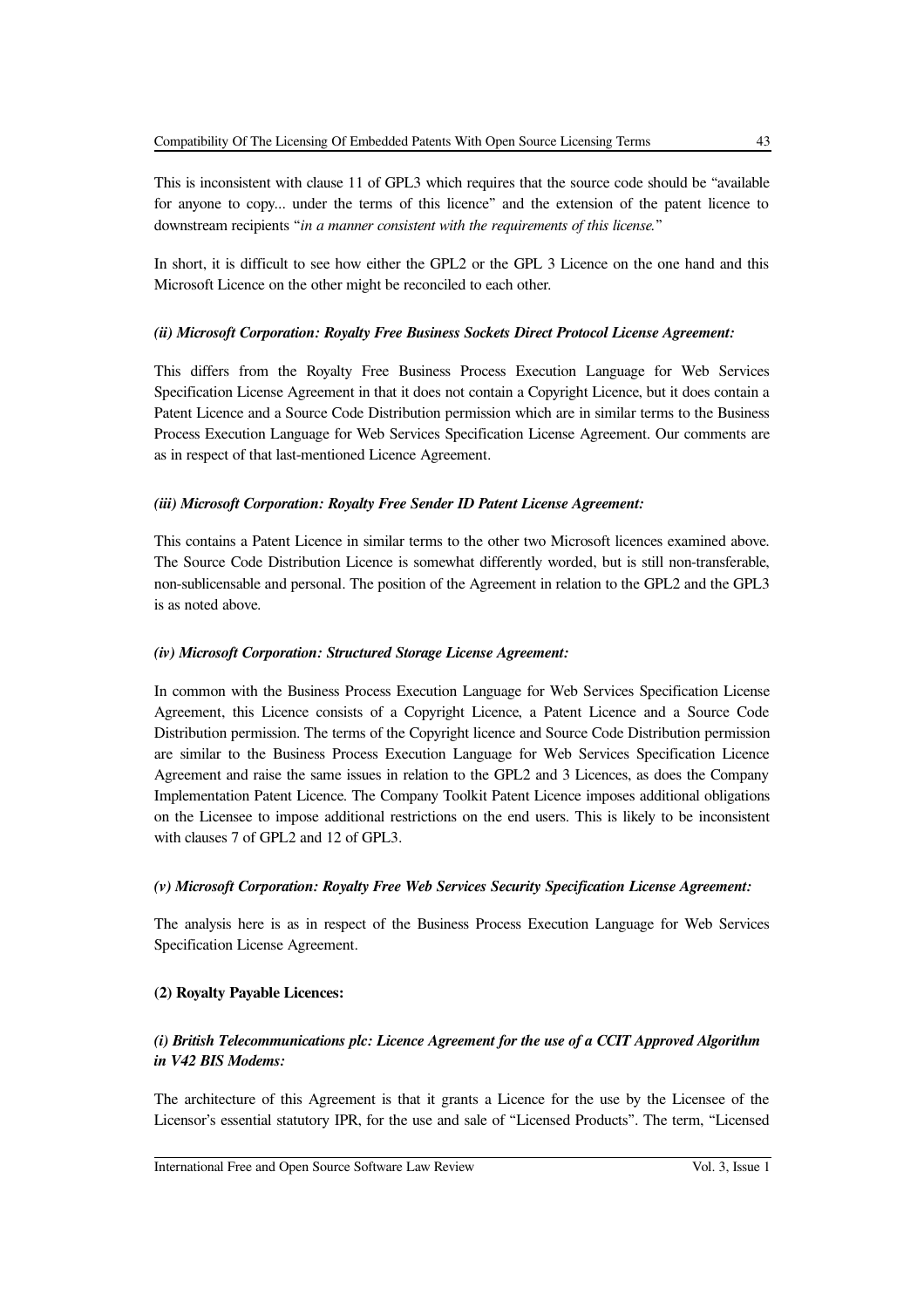Products" is limited to "apparatus, modems and like equipment *and shall not include* components such as (but not limited to) microchips or *stand-alone software* which embody the Licensor's proprietary intellectual property, except...." [emphasis added].

So long as the developer is selling (say) a modem, there is not a problem; but as soon as he is seen to be conveying (in the extended meaning of that word in the GPL3) software, there is an insuperable incompatibility between the GPL freedoms and this BT Licence Agreement.

Further and in any event, even if that issue might be overcome (though we cannot see how), there remains a substantial problem as a result of the levying of a Royalty. As explained above, this is likely to be inconsistent with both the GPL2 and GPL3 Licensing terms.

An interesting further issue is that clause 2 provides (*inter alia*) that the licence terminates when the IPR ceases to be essential. Essential is defined as meaning "not possible on technical grounds to make, sell or operate equipment which complies with the Standard of any part thereof without infringing that IPR." This raises the intriguing possibility that, even if the BT Licence were otherwise compatible with the GPL2 or 3, there might come a date on which it would cease to be compatible – the date when the patent ceases to be unavoidable. It is at least arguable that this future possibility closes down the perpetual freedoms under the GPL2 and 3 (both of which apply for the full copyright term) thereby rendering the BT Patent Licence presently incompatible.

#### *(ii) MPEG-2 Patent Portfolio License:*

The essential patents contained in the MPEG-2 standard are owned by a number of different proprietors. This Licence is in reality a series of licences of individual patents. The specific terms of each of the licences differ to some extent from each other, but all share the characteristic architecture of being a grant of a licence or sub-licence to the grantee for his own use only, which gives rise to the same problem with the GPL 2 and the GPL3 as is referred to above: namely that it is not a licence for all to use. Each would-be user requires to obtain his own licence of the Essential Patents. Furthermore, some, though not all, are licences requiring the payment of a royalty which is related to the distribution of the work. As explained above, payment of a royalty at all is inconsistent with clause 2 b) of GPL2 and clause 11 of GPL3. Additionally, such a requirement would be contrary to the specific provision of clause 11 prohibiting an arrangement whereby "the Licensee pays a royalty related to the extent of the licensee's conveying of the work."

### **7. FRAND Licensing – Compatibility with EIF2:**

Aside from the issue of the compatibility of FRAND Licensing with Open Source Licensing, there may also be an issue regarding the compatibility of individual FRAND licences with the EIF2. In particular, there is an assumption in EIF2 that a given developer who wishes to utilise the standard will have a legal entitlement to be given a FRAND licence of unavoidable patents. It may be worth examining that assumption.

Where a manufacturer uses a standard in a product which includes unavoidable intellectual property rights that are the subject of a FRAND licence, and the manufacturer is unable or unwilling to obtain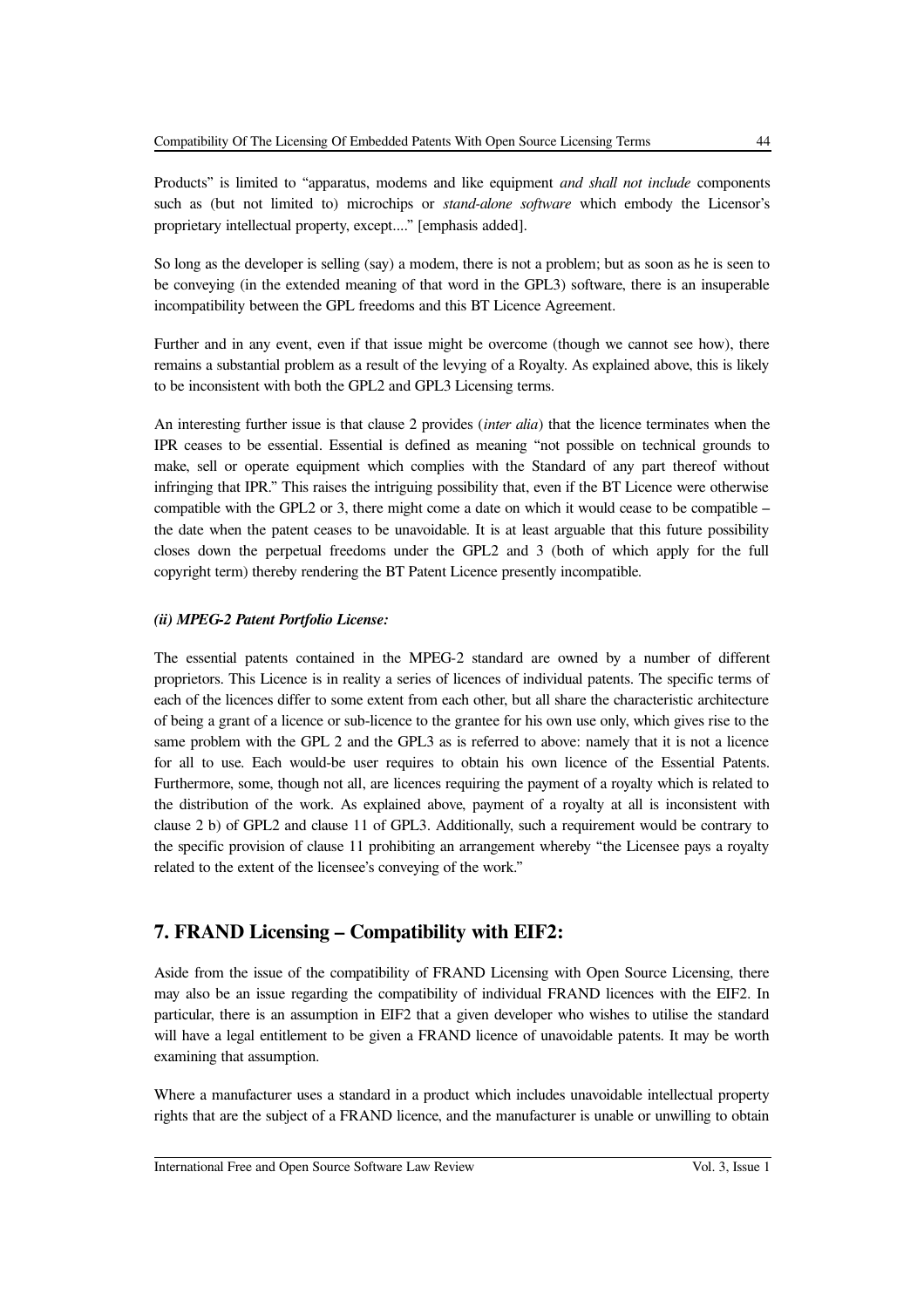a licence from the owner of the unavoidable patent, but continues to manufacture products that use the standard, then he will be infringing the rights of the owner of the intellectual property. In these circumstances, it is clearly essential for the whole scheme of FRAND Licensing of unavoidable patents that the manufacturer can be assured that a FRAND Licence will be granted. What assurance does he have that he will be able to obtain such a licence?

Relying upon a hope or an easy assumption is not adequate. Manufacturers have been known to allow standards to be developed without disclosing that they have patent rights, and thereafter, in a "patent ambush", asserting those rights against persons implementing the standard in order to extract abusive royalties, as occurred, for example, in the *Rambus* case (Official Journal C030, 06/02/2010, pages 17 and 18).

One level of assurance may lie in self-regulation. In particular, when industry Interoperability standards, such as those developed by members of the European Telecommunications Standards Institute (ETSI), unavoidably include the intellectual property rights of others (usually from within the membership organisations), such standards setting bodies have invariably adopted Intellectual Property Policies that govern how the body will take into account those intellectual property rights that are utilised in adopting a standard. For instance, ETSI has a policy relating to the disclosure of essential intellectual property rights and rules regarding the licensing of such intellectual property rights on FRAND or RAND terms. Members are generally required to inform the standards body of their intellectual property rights within an appropriate time frame, and to volunteer to undertake to grant licences on FRAND terms and conditions. A further example of such a standard is the MPEG-2 standard adopted by ISO/IEC JTC 1 and The International Telecommunications Union, which is the standard in respect of which the MPEG-2 Patent Portfolio License referred to above is issued.

How this works is illustrated in the litigation in the United States, *Nokia Corporation v Apple Inc.* (US District Court, Delaware 1:09-cv-00791-UNA). In that case, Nokia holds a number of US patents which are essential to the implementation of the GSM, the UMTS and the IEEE 802.11 Standards. Nokia declares itself ready and willing to grant FRAND Licences of those patents to Apple, but claim that Apple is refusing to pay the required royalty, accordingly does not have a licence and is therefore infringing the patent.

The GSM and UMTS standards are European standards developed under the patronage of the European Telecommunications Standards Institute (of which both Nokia and Apple are members), whose rules require the disclosure of essential IPR and its licensing on FRAND terms. The mechanism by which this is sought to be achieved is rule 6.1:

> *"When an essential IPR relating to a particular standard or technical specification is brought to the attention of ETSI, the Director-General of ETSI shall immediately request the owner to give within three months an irrevocable undertaking that it is prepared to grant irrevocable licences on fair, reasonable and non-discriminatory terms and conditions under such IPR to at least the following..."*

In fulfilment of its obligation under this rule, Nokia published a Declaration in the following terms:

*"The Signatory has notified ETSI that it is the proprietor of the IPRs listed above and has informed ETSI that it believes that the IPRs may be considered essential to the Standards*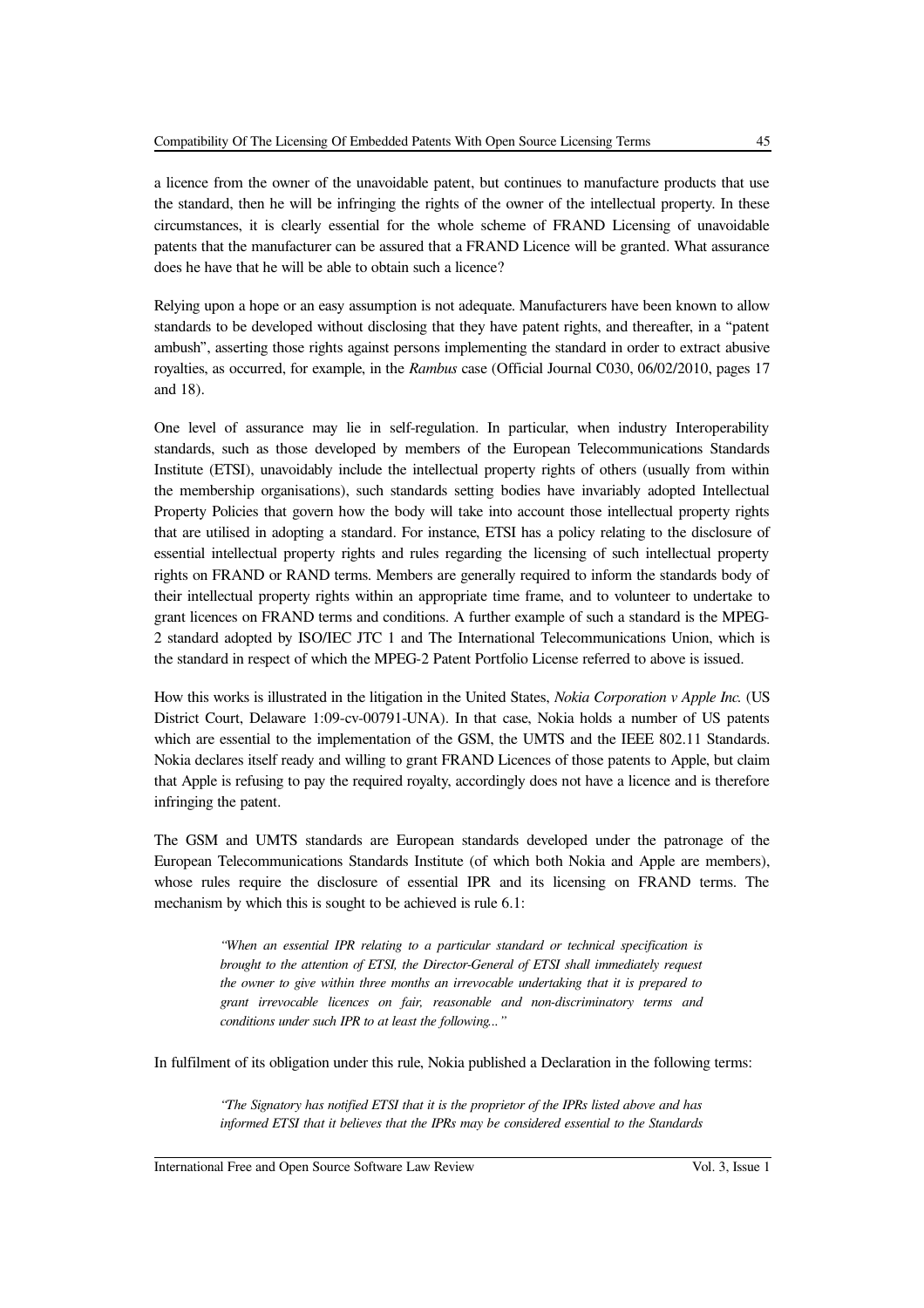*listed above. The signatory and/or its affiliates hereby declare that they are prepared to grant irrevocable licences under the IPRs on terms and conditions which are in accordance with clause 6.1 of the ETSI IPR policy, in respect of the Standard, to the extent that the IPRs remain essential.....*

*"The construction, validity and performance of the Declaration shall be governed by the laws of France."*

Nokia's position, in its Complaint, is that it is willing to fulfil that obligation, but that Apple is refusing to compensate Nokia on FRAND terms. The text of the Complaint is available at:

*http://www.scribd.com/doc/21458614/Nokia-vs-Apple-Complaint*

Apple responded on several fronts (including claiming that Apple did not infringe the patents, that the patents are not essential, and counterclaiming for alleged breaches by Nokia of certain Apple Patents) but, so far as relevant to the present discussion, Apple maintained that the terms on which Nokia was prepared to offer a licence were not fair, reasonable and non-discriminatory. Apple's Answers and Counterclaim are available at:

#### *http://www.scribd.com/Nokia-Apple-Counter-Suit/d/23997407*

This example highlights what appear to us both the strengths and the weaknesses of typical FRAND licensing.

The clear intent of rules such as the ETSI rules, is to lead to an irrevocable undertaking which would be legally enforceable against the IPR holder. From the perspective of the Common Law jurisdictions, that intent may not be capable of achievement. In particular, under both English and Scots law, the general publication of such an offer would be an offer open for acceptance unless and until it is withdrawn prior to acceptance. (see *Carlill v Carbolic Smokeball Company* [1893] 1 QB 256; *Hunter v General Accident Fire and Life Assurance Corporation* 1909 SC (HL) 30). In order to ensure that an IPR holder does not withdraw the offer, it is said to be irrevocable, but if an IPR holder did purport to withdraw it, *quid iuris*?

The answer may differ in different jurisdictions. In Scots law, under the principle known as *pollicitatio*, a unilateral promise requires no acceptance, and a person making it may be bound by it:

> *"A promise is a pure and simple expression of the will of the party undertaking the obligation, requiring no acceptance, and still less requiring mutual consent... It appears to me that when a party, in terms of this letter, agrees to pay £100... he is making a promise, and that by the bare act of his will thus expressed he undertakes an obligation to pay, which requires no acceptance." – Macfarlane v Johnston (1864) 2M 1210, per Lord Justice Clerk Inglis at page 1213.*

This principle clearly applies to a promise to keep an offer open (*Marshall and McKell v Blackwood* (1747) Elchies sv 'Sale' No. 6, HL; *A and G Paterson Ltd v Highland Railway Company* 1927 SC (HL) 32 at 38). Accordingly, there would be no difficulty in Scots law regarding an offer to grant a licence on FRAND terms, and which is stated to be irrevocable, as being an offer which is open to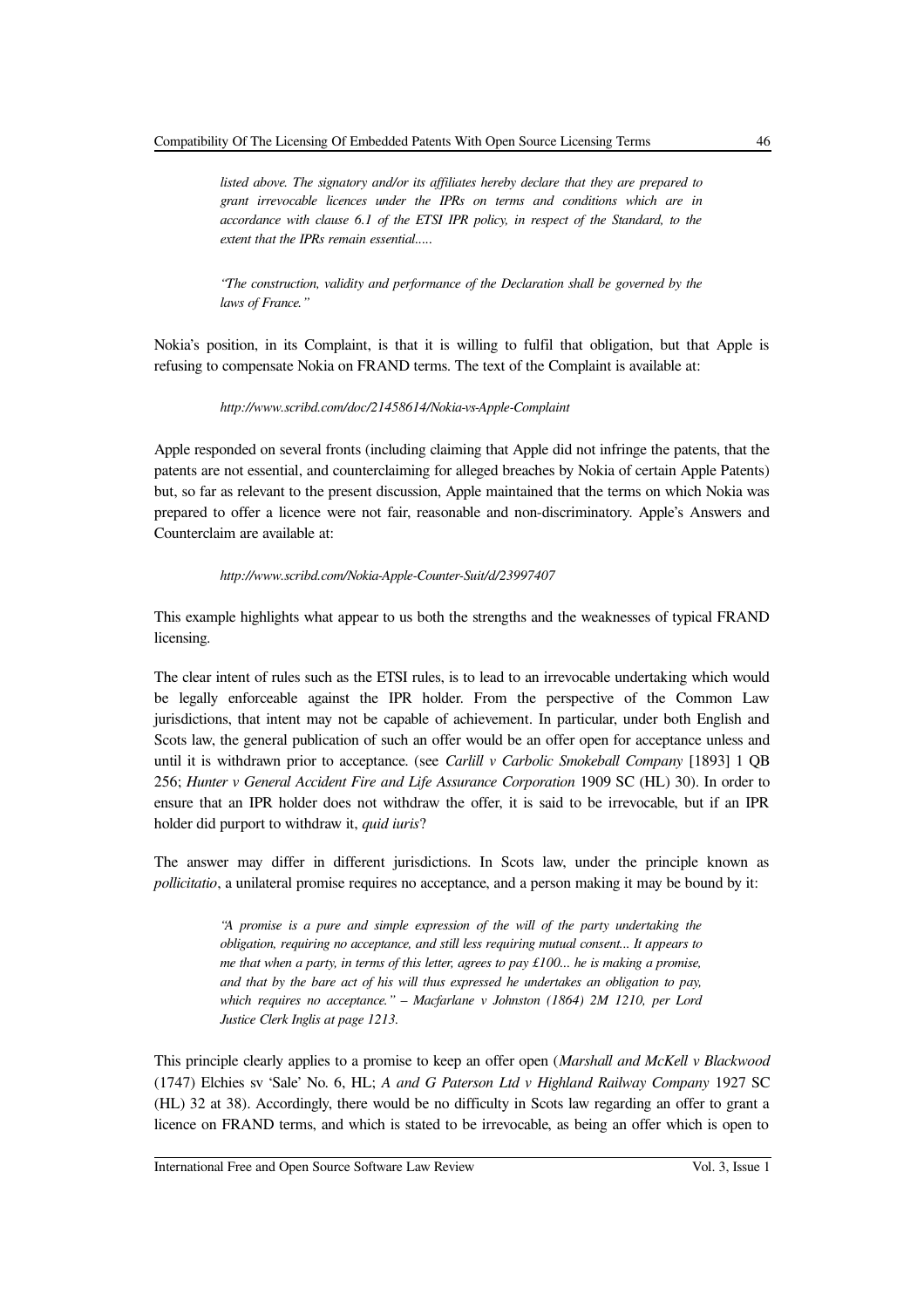acceptance by the general public and which legally cannot be withdrawn.

However, it would appear that Scots Law is different from the law of England and other common law systems as well as most of the civil law systems and the same result may not occur elsewhere. In particular, the position in English law would be that a promise to keep an offer open would not be legally binding unless the offer were made in a deed under seal, or the promisee has provided valuable consideration. (*Chitty on Contracts* (30th Edn) vol 1 §3.022). The requirement for valuable consideration would not be met, leaving the requirement of a deed under seal. That would not be a problem if the undertaking were executed in England (a seal could be appended), but what if the granter chose to say that the offer were irrevocable but did not issue the offer under seal? (The undertaking to keep it open would not be binding.) Or what if, as in the Nokia case, the undertakings were issued under the law of France, or some other jurisdiction?

In the absence of a formal undertaking as under the ETSI rules, then if the appropriate licence agreement form were published by the IPR holder, that may still constitute a unilateral offer to enter into a bilateral contract: that is, the offer is open to anybody to sign and return the licence if they wish to, and if it is signed and returned, then both parties are legally bound by the terms of the licence. Should an IPR holder refuse to honour the provisions of the licence after a licensee has signed and returned it, then it is possible to argue that the IPR holder is estopped from resiling from the licence. However, this does nothing to address the question of irrevocability as in this example there would not be any Undertaking which even purported to be irrevocable.

Leaving aside the question of revocability, other problems arise.

First, not every IPR holder is necessarily a member of a relevant standard-setting body such as ETSI or the ITU, and will not be bound by the rules of such a body. Where the standard is being set by such a body, then if the body is aware of the existence of the essential IPR belonging to a nonmember, it may reasonably be anticipated that the that the body would not establish a standard containing such essential IPR without appropriate licensing from such non-member. However, one does not necessarily have any assurance that this is invariably so. In the event that the owner of the IPR is not bound by the rules of such a body, then it is difficult to see what legal compulsitor there may be upon the IPR owner to grant a FRAND Licence unless the IPR owner had voluntarily published such a Declaration as was published by Nokia under the ETSI rules.

Second, the example which we gave related specifically to the ETSI rules, under which the obligation of the IPR owner to undertake to grant FRAND licences is reinforced by rule 8.1.1 which provides that where an IPR holder refuses to offer FRAND licensing of unavoidable patents, there should be sought to be developed a standard which avoids that IPR, or (by rule 8.1.2) where no alternative is available, the standard should not be developed. However, not all standard-setting bodies will necessarily have the same rules.

Third, even granted the existence of such rules, this does not necessarily prevent a patent ambush as occurred in the *Rambus* case, and an *ex post facto* remedy founded in EU competition law is not as satisfactory as preventing the mischief in the first place.

Fourth (and in our view the greatest weakness) is the imprecision of the term "fair reasonable and non-discriminatory". What is "fair" to one person may not be seen as "fair" to another. This problem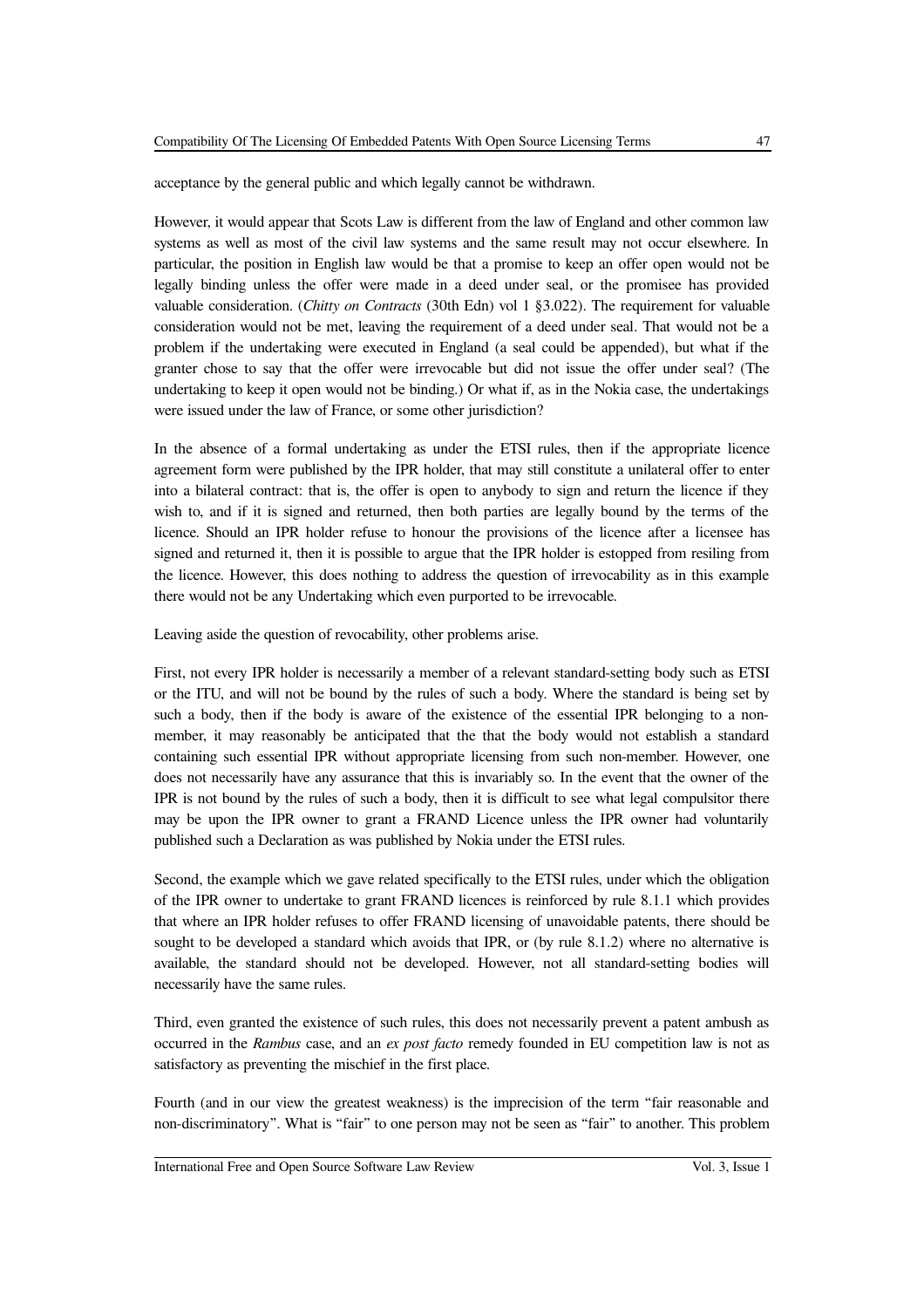is thrown into particular relief where the FRAND Licence requires the payment of a royalty. This is not a merely theoretical observation as, in the *Nokia v Apple* litigation it is at the heart of the subject matter of the dispute. In paragraph 2 of its Answers, Apple asserts that it "has the irrevocable right to be licensed to those patents on F/RAND terms".

It appears to us that this assertion exposes what may be a fatal flaw in the ETSI scheme and, it may be, other FRAND licensing schemes. It is a truism that a contract requires consensus on the essentials, one of which is price. Thus if an IPR holder offers to make a FRAND licence available at a price of, say, £1000, that is capable of being met by an acceptance and producing a consensus. However, if the offer (as it is in the undertaking) is merely to charge a "fair" price (and/or to grant a licence on terms which are "fair, reasonable and non-discriminatory") a purported acceptance of *that* offer would not create a contract as there is no consensus on what, precisely that price is, and/or those terms are, or, at least, a consensus on a mechanism for the objective determination of such terms (for example by providing a formula, or, alternatively, an agreement that the price or terms would be such as are set by an independent third party). It is at best merely an offer to treat. In these circumstances, it would seem to us, as lawyers in the two main UK jurisdictions, to be a leap of faith for Apple to assert that it has a legal right to the grant of a Licence, though we should stress that we express no view on whether such a position might be tenable under the law of the United States Federal jurisdiction in which the dispute is being litigated. Any such speciality apart, in our view it is not possible to pretend that there is an agreement where there is none.

Even if it could be asserted that there is a right to be granted a FRAND licence where there is no agreement as to its terms, or where an IPR holder is offering a licence which it asserts is fair, reasonable and non-discriminatory in its terms, but the potential licensee claims that it is not, then that assertion is a recipe for litigation.

In short, the EIF2 in calling for "Intellectual property rights related to the specification [to be] licensed on FRAND terms" may only be restating the problem, rather than providing an answer, given the scope for interpretation as to what FRAND terms may constitute and the legal uncertainty surrounding Licensees being able to compel by law the grant of licences which may unequivocally be regarded as FRAND licences.

A further issue arises from the possibility of different interpretation in different jurisdictions. We have already commented upon the difficult issues surrounding irrevocability of an offer to grant a licence (which is likely to be free of problems only if the offer were governed by the law of Scotland). Additionally, there are two recent cases which (apart from the issue of irrevocability) throw into question the effect of such an offer.

The *Orange Book case (KZR 39/06)* in which the German Bundesgerichtshof (Federal Court) handed down its decision on 6th May 2009, related to a refusal by patent holders, Philips and Sony, to grant a FRAND licence of IPR in the CD-R standard in favour of the defendant, a would-be licensee under such a licence. At the core of the action were issues of competition law (rather than the private contract law issues which we discuss above). It was maintained by the defendant that, by refusing to grant a Licence, the plaintiff was abusing a dominant market position. The court found, in principle, that this was a relevant contention: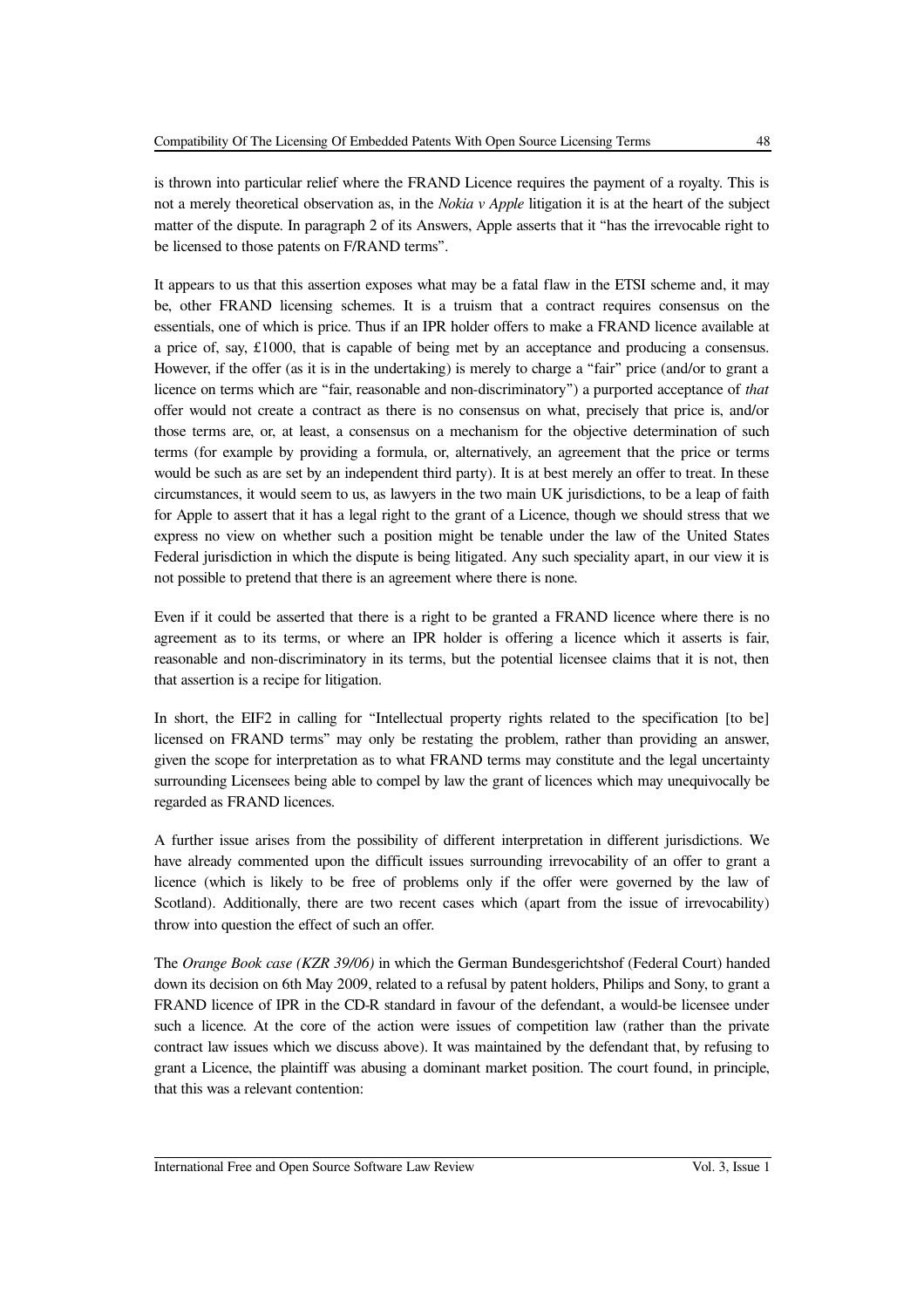*"a) The defendant named can make a claim arising out of a patent against the plaintiff patent holder's default in respect of an improper use of a market dominant position if he refused to conclude with the defendant a non-discriminatory patent licence without limiting conditions." (See summary on page 1 of the judgement and also paragraph 27).*

The court also found that before the Patent holder could be regarded as having acted improperly, the defendant would require to have made an unconditional offer to enter into an agreement in terms which the patent holder could not reject. The patent holder would not be able to reject the offer if to do so would "result in his infringing the prohibition on discriminatory and limiting conditions". In other words, if the would-be licensee makes an unconditional offer to accept a FRAND licence, the patent holder is required to accept it, and if he does not, he lays himself open to a claim by the would-be licensee.

However, the court also held that the defendant was required to act as though bound by the licence, abiding by the conditions attached to it, and, in particular actually paying the royalty due under the licence (paragraph 29). It is clear from the rest of the judgement, especially 33, that this does mean actually paying, rather than holding oneself out as willing to pay (presumably with the money being paid into some form of Trust account if the patent holder refused to accept payment).

The case was very much seen through the lens of German competition law. In particular, this is seen from paragraph 30:

> *"The applicant must have made an acceptable offer of reasonable contract conditions which the holder cannot reject so the applicant cannot reasonably deal with similar enterprises or hinder him unfairly, as would be generally recognised. The market dominant holder is not obliged himself to offer permission for use of the invention: only if he turns down an offer to conclude an agreement on non-limiting or discriminatory conditions does he make improper use of his market dominant position. The use of a patent by an enterprise which is not prepared to enter into a licence agreement on such terms may not be tolerated."*

However, the underlying contractual analysis seems to be that there is no obligation for the patent holder himself to *offer to grant* a FRAND licence, but on competition law grounds, could not refuse an *offer to accept* such a licence on FRAND terms. This analysis did not address the questions of contractual rights arising from undertakings to grant FRAND licences, which questions we address above. Indeed, it proceeds upon the specific assumption that there is no licence granted but that the would-be licensee has to behave *as though* there were.

This falls to be contrasted with the case in the Netherlands of *Koninklijke Philips Electronics N. V. v SK Kassetten GMBH & Co. KG* (17 March 2010). In that case, the circumstances were similar (and even one of the parties, Philips Electronics NV was the same). The would-be licensee, founding on the *Orange Book* case insisted that it was entitled to a FRAND licence under cartel law. The Dutch Court was not persuaded. The court found that there was an infringement by SK of Philip's patent, then continued (§6.19):

> *"SK's argument that it is entitled to a licence under EP 238 on Fair Reasonable and Nondiscriminatory (hereafter: FRAND) terms, cannot lead to a different conclusion. To the*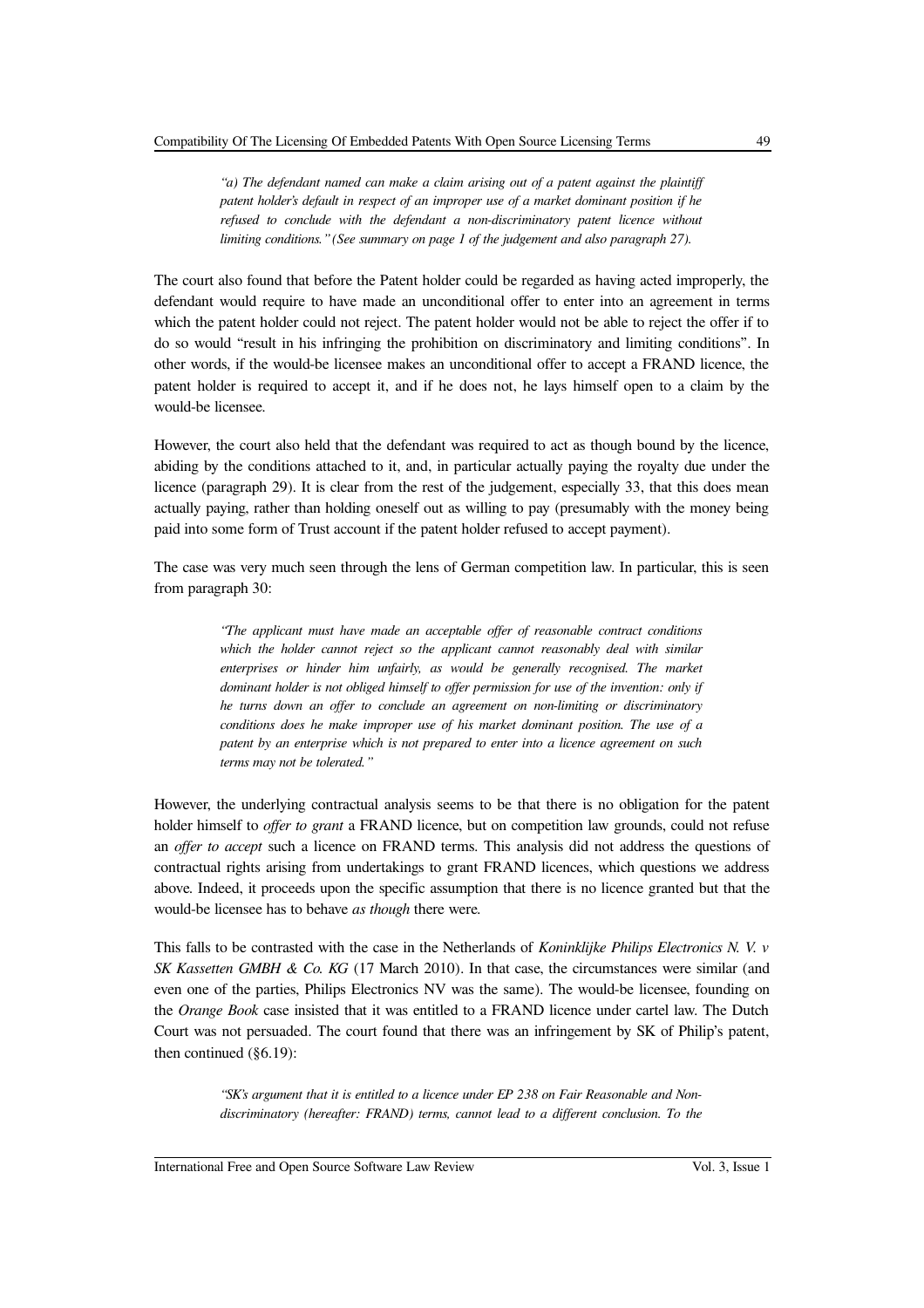*contrary of SK's belief, the alleged entitlement to a FRAND-licence is not a permit to infringe upon Philips' patent rights. If the alleged entitlement would have actually been converted into a licence, SK would naturally be free to use the patented technology. However, as long as SK does not have a licence, there is in principle no ground to allow SK the use of the patented technology, nor to prevent Philips from enforcing its patents."*

For the purposes of the present discussion, the court's reasons are particularly apposite:

*"6.21 Allowing the use of patented technology or preventing the enforcement of a patent right on the basis of a mere entitlement to a FRAND-licence, would moreover lead to legal uncertainty. As long as the alleged entitlement is not converted into an actual licence, it is uncertain for both parties if the alleged entitlement is justified, let alone that it is clear* what the licence terms will be. There will be frequent cases of such uncertainty, as *parties regularly will have different opinions regarding the answer to the question which terms, and especially which royalty rates, are FRAND. Therefore, also in view of legal certainty a system is desirable wherein the right to enforce a patent only stands after a party actually has a licence." [emphasis added].*

Finally, in justifying its decision, the court stated:

*"6.25 The Court is aware that with the above mentioned ruling it deviates from the criteria which have been developed for the assessment of so-called FRAND-defences by the German Bundesgerichthof (hereafter: BGH) in the Orange Book decision (BGH 6 May 2009, KZR 39/06, b9 7936). According to the BGH, in an infringement case, the defence that the defendant is entitled to a FRAND-licence holds water if – in sum – the defendant has unconditionally offered the patentee to take a FRAND licence and the defendant is already executing the conditions thereof, in so far as it concerns the royalty obligations, if so wanted by putting up security. From the foregoing it follows that the court is of the opinion that this decision of the BGH applied to the Dutch situation (i) flies in the face of patent law (compare findings 6.19 and 6.20) (ii) brings about legal uncertainty (compare finding 6.21) and (ii) is unnecessary for the protection of the legitimate interests of the defendant (compare finding 6.22 and 6.23). [..]"*

It seems to us that the section which we have emphasised in §6.25 effectively exposes the weaknesses which, from a common law perspective, we have highlighted above. A mere agreement to agree is no agreement: first, until a licence is actually granted, there is (self-evidently) no licence; second, so long as the actual terms of a FRAND licence are neither agreed nor capable of objective ascertainment, there is no consensus as to the terms of any such licence and there is no basis upon which a plaintiff might request a court to order the granting of any such licence; and, third, even if those hurdles might be overcome, in the final analysis FRAND terms end up as being whatever the patent holders would be prepared to grant as being FRAND terms, no more no less, unless some alternative compulsitor can be found in the relevant competition law to require a compulsory licence, but even then, it is at best uncertain whether the relevant court would allow the entitlement to a compulsory licence to be used as a defence in infringement proceedings unless and until such a licence is in fact granted. The German courts would allow such a defence, the Dutch courts would not, and what may happen in other jurisdictions is an open question.

That is not to say that it may not be possible to make a FRAND licensing scheme legally workable.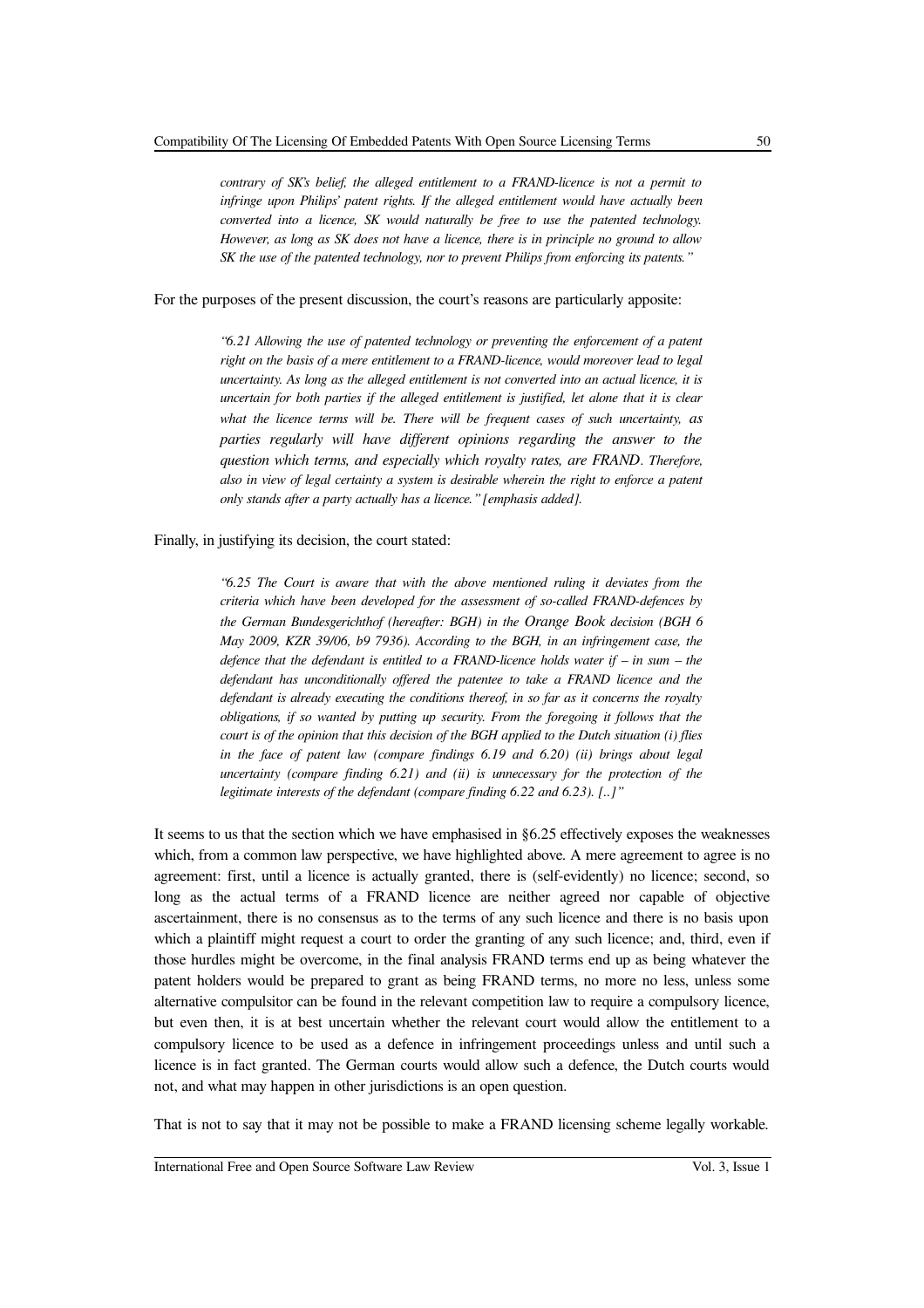As we have identified, the two major problems with the present regime are, first, having a clear statement of terms which, if accepted by a would-be licensee, would produce a consensus and not a mere "agreement to agree" and the second problem is to ensure that this offer, which has to remain open to all comers, is not withdrawn.

So far as the first problem is concerned, all that would be necessary would be that the Patent holder should publish the actual terms (including price, if any) on which the FRAND Licence is being offered. In order to prevent a very obvious abuse of this, there would require to be a role for the standard setting body in determining whether those terms would be fair, or, if not, then to avoid incorporating the patent in the standard. Alternatively, if it is thought that the standard may have a sufficiently long shelf-life as to make it inadvisable to set the terms at the start for all time, then, on the principle that a thing is certain if it can be made certain, the offer should stipulate that (for example) the terms will be such as are set from time to time by an appropriate third party, such as the relevant standard-setting body.

In order for this scheme to be workable, it would be indispensable that no standard-setting body should permit the creation of a standard involving embedded patents without there being in place internal rules having the effect described in the previous paragraph and which would bind all patent holders who wish to have their patents embedded in the standard.

So far as the second problem, irrevocability of the offer, is concerned, this might be achieved by requiring all offers to be expressly stated as being governed by the laws of a jurisdiction (such as Scotland) which recognises the legal enforceability of a term in an unaccepted offer not to revoke that offer. Alternatively, a similar result might be achieved where a contract is subject to English law under the provisions of the Contracts (Rights of Third Parties) Act 1999, although it is a precondition that a contract exists for a third party to have any rights under this Act (thus a contract could be established between the patent holder and, for example, the standards body, under which licence rights were explicitly granted to third parties by virtue of the provisions of the Act). Where there is an offer that has not been accepted, there can be no contract. The Act provides an exemption to the doctrine of privity, in that it permits a third party to obtain rights under a contract. The terms of the Act apply either expressly (under  $s1(1)(a)$ ) or where a term purports to confer a benefit on a third party ( $s1(1)$ ) (b)):

*"1. Right of third party to enforce contractual term.*

- *1. (1) Subject to the provisions of this Act, a person who is not a party to a contract (a "third party") may in his own right enforce a term of the contract if—*
- *2. (a) the contract expressly provides that he may, or*
- *3. (b) subject to subsection (2), the term purports to confer a benefit on him."*

The third party must be specifically mentioned in the contract for the provisions of  $s1(1)(a)$  to apply. For the third party to have the advantage of the second head, first, a benefit must be conferred on him (*Prudential Assurance Company Ltd v Ayres* [2007] EWHC 775 (CH), [2007] All ER 946, reversed [2008] EWCA Civ 52 on the ground that the contract restricted the claims of the third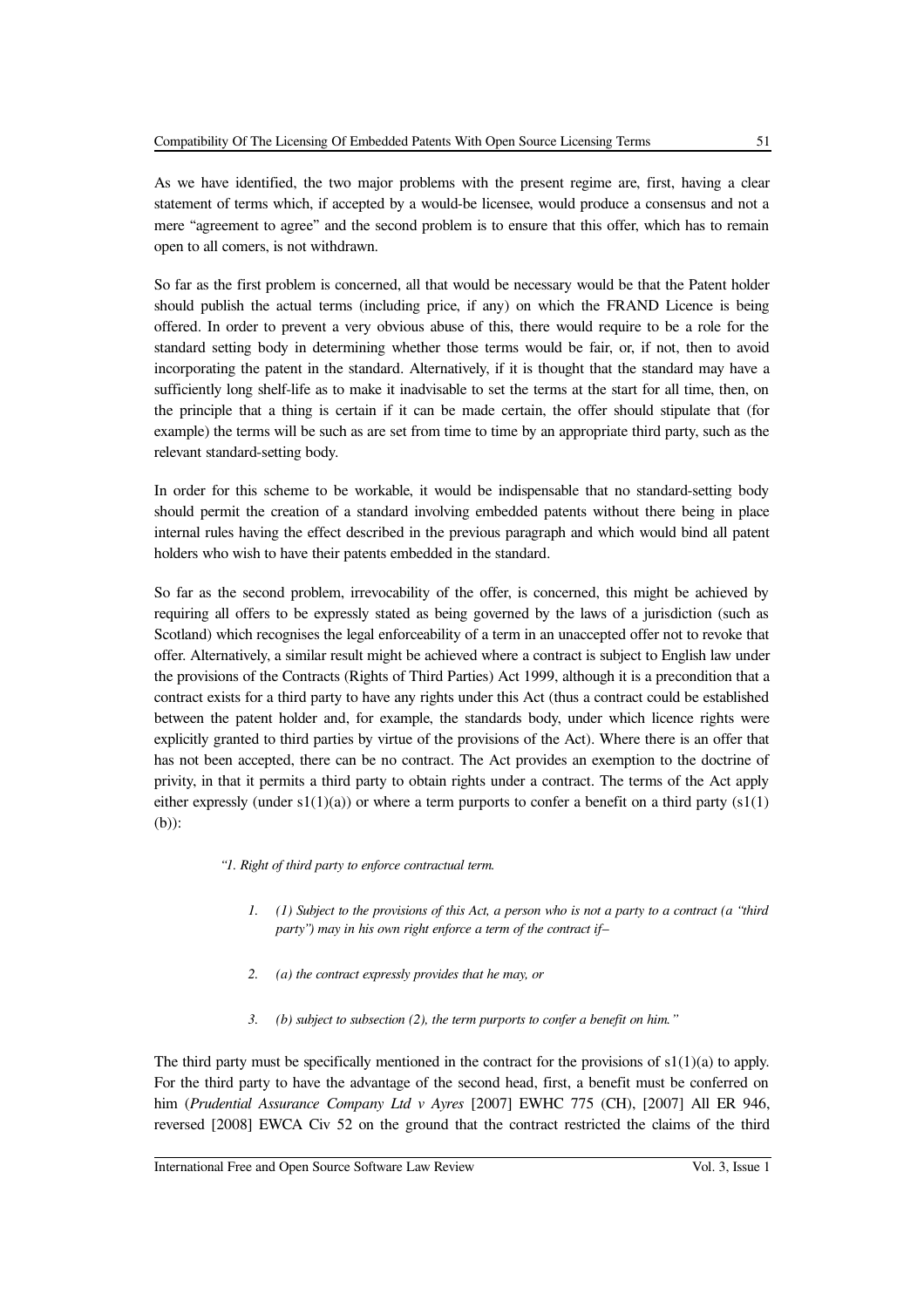party). Whether such an intention existed would be a matter of construction  $(s1(2))$ . Second,  $s1(3)$ provides that the third party can be identified in the contract as a member of a class or as answering a particular description. It must be emphasised that the general rule is that a contract only binds the parties to it, and the Contracts (Rights of Third Parties) Act 1999 only refers to the acquisition of rights under a contract to which a third party is not a party. It does not deal with the question as to whether duties can be imposed by such a contract on a third party.

Without these safeguards, we fear that there is a risk that FRAND Licensing may be seen as a thing of smoke and mirrors.

# **8. An Irresistible Force and an Immovable Object**

In the light of the foregoing analysis, it is possible to see the issues with greater clarity.

The EIF2 requires:

*"Intellectual property rights related to the specification are licensed on FRAND terms or on a royalty-free basis in a way that allows implementation in both proprietary and open source software."*

The first part of the requirement is for the IPR to be "licensed on FRAND terms or on a royalty-free basis".

This requirement conceals more than it lays bare. There is no legal certainty over what FRAND terms are, or may be, nor any mechanism to determine such terms objectively. Insofar as there exist rules and procedures laid down by standard-setting organisations to compel the granting of FRAND licences, these procedures may or may not be effective, and may lead to different results in different jurisdictions. Ultimately it may not be possible to compel the granting of such licences in private law, not least because of the inability to regard the use of the phrase "FRAND terms" as denoting a consensus. Even if, in certain circumstances and in certain jurisdictions the grant of a licence may be compelled under competition law, that is, at best, a cumbersome instrument, especially in those jurisdictions which do not admit of the right to use as entitlement to a compulsory licence defensively.

By the second part of the requirement, there is sought to be achieved a level playing field between proprietary and open source software – the IPR has to be licensed "in a way that allows implementation in both proprietary and open source software."

Such a level playing field can be achieved in respect of permissive open source licences and in respect of the EUPL, but cannot, as matters stand, be achieved in respect of the GPL2 and GPL3 family of licenses, the terms of which may prevent the "conveying" of software thereunder where there is not an automatic perpetual licence of the unavoidable IPR. The fundamental incompatibility lies in the architecture of the two licensing models – the GPL model is a cascade where, having granted the initial licence to the first licensee, the owner of the original IPR (in this case, copyright) does nothing further – subsequent licences arise automatically, whereas under the FRAND model the owner of the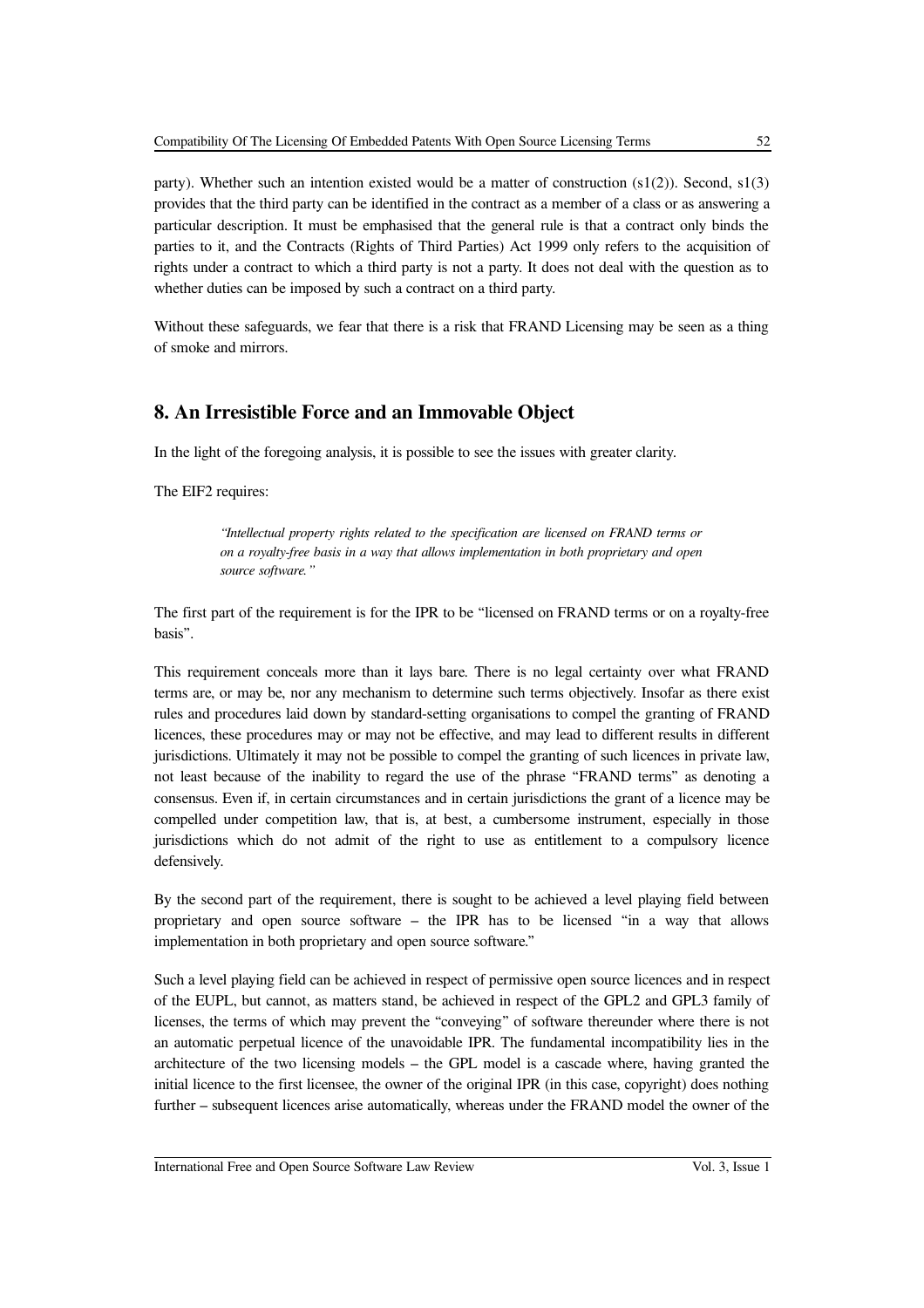IPR (in this case, the Patents) grants a fresh licence on each transfer. The GPL requires that the patent licensing should conform to the same licensing architecture as the GPL model.

That is not to say that there could not be devised a model of FRAND licensing which could accomplish conformity with the objectives of the GPL2 and 3, but at the very least, the licences would have to be FRAND (and in the case of GPL2, FRAND-Z) licences and have similar "automatic grant" terms to those contained in the GPL, permitting the first licensee to transmit the benefit of the licence to the next and so on down the line, as happens under the GPL model. It may be questionable whether IPR holders would universally be prepared to agree such a model of licensing, though if a critical mass of them were, that might lead to a changed understanding of FRAND licensing which would make it compatible with the GPL licensing terms. However, it should be noted that any such onward transmission of the benefit of the patent licence would be effective only insofar as required to implement the standard.

If such a hypothetical alternative model might be achieved then it would be arguable that the objectives of the GPL would have been achieved, even though there may remain conflicts with the precise wording (for example, although there would be the required automatic downstream licensing, it would not arise "under *this* [i.e. the GPL] licence"). For full compatibility to be achieved, some revisal of the terms of the GPL would be required. However, such revisal could only occur were there to be a modification of the present opposition in principle of the GPL to patents. This may not be too likely.

Whatever the theoretical possibility of such an outcome, the fact remains that, because of the fundamental legal weaknesses in the existing FRAND model, it may be questionable whether the present model could ever satisfy the intentions which lie behind EIF2.

In short, as matters presently stand, EIF2 could be seen as incapable of full implementation: there is no legal precision as to what it requires (the reference to "FRAND terms") and it desiderates an outcome which, in relation to the GPL licenses cannot presently be achieved.

In its defence, it may be noted that although "FRAND terms" is a legally uncertain formulation, at a practical level the industry has always managed to muddle through, and, of course the GPL family of licences is by no means the totality of the Open Source licensing models, none of the rest of which cause the same problems, so, it could be argued, software developers could adopt one of these other licences. However, the economic reality is that (as the figures provided in the Brief disclose) 64.58% of the Open Source licences which have been adopted belong to the GPL family.

### **9. The Questions Answered:**

In light of the foregoing, we answer the Questions asked of us in the Brief as follows:

*1. Counsel are asked to consider what aspects of a restrictive open source licence (as typified by GPL2) would be impacted by a typical RAND licence, and whether this would be equally true for permissive licenses.*

Clearly, where there is an unavoidable patent embodied in a standard, then, if a software developer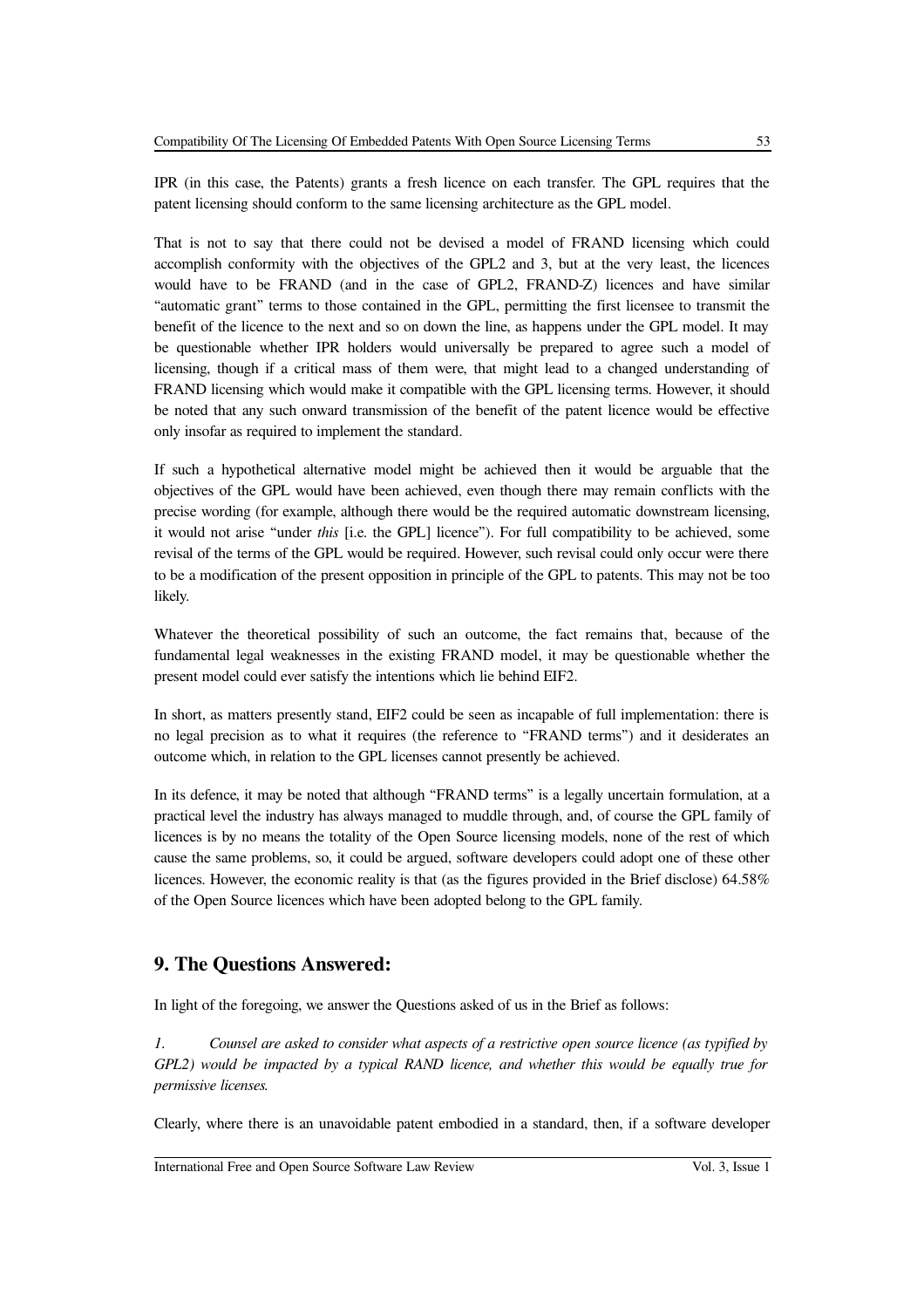writes software to operate with the standard, that will give rise to an infringement of the patent, unless the patent owner grants permission for the patent to be used, which is to say, licences the patent to the developer. Since such Licensing is usually on FRAND or FRAND-Z terms, the patent holder cannot choose to deny a licence to a software developer who seeks to use open source software. There is, however, a problem which arises by reason of the fundamentally different architecture of the "cascade" licensing of Open Source software under the GPL2 and GPL3, and the parallel licensing of software patents under the typical FRAND Licensing scheme. It is not a problem with the EUPL which, although having the same architecture as the GPL, does not attempt to fence it with restrictive requirements in the way that the GPL does. The problem with the GPL becomes evident in relation to the next question.

2. *Counsel are asked to consider what operative provisions, if present within a RAND licence, would prevent the use of software under open source software licences (both restrictive and permissive), to implement solutions dependent on such RAND licences*.

No problem arises from the terms of the EUPL and the permissive and hybrid licences which we have been asked to examine. However, problems do arise because of the fundamental incompatibility of the architecture of the GPL family of licences (as that architecture is reflected in the GPL licensing terms) with the existing FRAND model. In particular, if the granter of the GPL licence cannot provide the same automatic downstream cascade of patent rights as he can in respect of copyright, he cannot grant a GPL copyright licence. Furthermore, there is an additional incompatibility under the GPL2, and very substantial problems in relation to the GPL3, all as discussed above. Therefore, it is probable that the GPL2 and GPL 3 Licences would not be capable of allowing programs licensed thereunder to interoperate under EIF2 with standards containing unavoidable patents where there are unavoidable patents licensed on FRAND terms, though it might be an open question whether some of these issues could be addressed if the IPR holder were prepared to agree to the downstream transmission of the benefit of the licence.

*3. Counsel are asked to advise whether the restrictions deemed to be present above would still be present if the RAND licence was made available on royalty free terms or if a royalty of zero was possible, if for example the royalty was based on a percentage of revenue.*

As we explain above, the problem of incompatibility between the GPL 2 and GPL 3 terms and FRAND Licences of unavoidable patents embedded in standards is not restricted to cases where a royalty is charged. Therefore, although the removal of any obligation to pay any charge or royalty would address one of the concerns, there would still remain the fundamental incompatibility to which we refer in answers 1 and 2.

4. *Counsel are asked to advise on the extent to which (if any) open source companies are in practice restricted from developing software where the implementation in question necessitates the infringement of unavoidable patents contained within an interoperability standard, even where RAND-Z or RAND licences are available in respect of such patents.*

Of course developers cannot develop software where the implementation in question necessitates the infringement of unavoidable patents contained within an interoperability standard unless they have first obtained a licence from the patent owner. There ought not to be any such patents in respect of

International Free and Open Source Software Law Review Vol. 3, Issue 1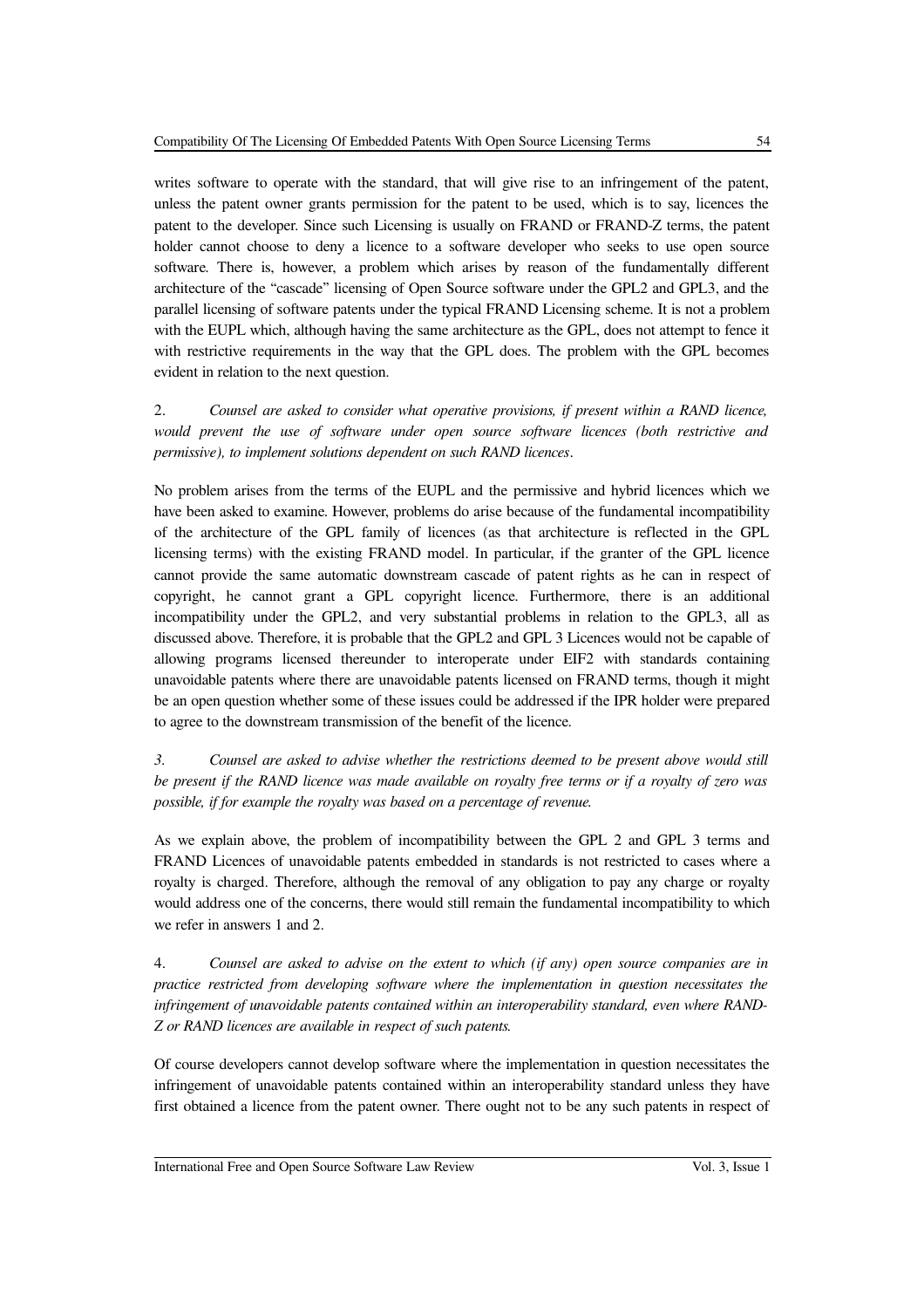The problem, however, is that, although the obtaining of a FRAND licence provides a complete answer for a developer who is using the EUPL or a permissive or hybrid licence containing terms similar to those in the licences which we have examined, such a solution is not possible in relation to restrictive licences belonging to the GPL family at least in the absence of agreement by the IPR holder to the downstream transmission of the benefit of the licence. Even with such an agreement, substantial problems may remain.

In summarising the outcome of our consideration of these licensing terms, we should also draw attention to the potential inadequacies in FRAND licensing schemes which are presently operated, namely the problem of offers of FRAND licensing terms which, though they say that they are irrevocable, may nonetheless be legally withdrawn at any time prior to acceptance and the problem of mere "agreements to agree" which fall short of disclosing any such consensus as would be necessary to form an agreement. We draw attention also to our suggestions as to how those matters might be addressed.

### **10. Conclusion:**

### Where, then, to go from here?

It is noteworthy that the EIF2 is largely an aspirational document. Its objective is that IPR should be licensed "in a way that allows implementation in both proprietary and open source software". Arguably, to allow the Commission's overriding objectives to be achieved requires the immovable object of the present FRAND licensing regime to give way to the irresistible force of Open Source licensing requirements or *vice-versa*, but this is not a legal argument so much as it is a political and economic one. It is not a legal argument because, in the final analysis EIF2 is not a legal document and if the lawyers get involved in the argument, they will fall to arguing about how far EIF2 is mandatory, and raise issues concerning open source licensing models that do not cause the same conflicts.

The argument, rather, is economic, social and political because of the plain defects in the present FRAND model which has no proper legal underpinning and in which, when push comes to shove, that which is fair is what the IPR holders are prepared to agree as being fair. It is economic, social and political because it is about policy decisions which require to be made by the Commission as to where the balance ought to lie between holders of IPR in unavoidable patents and those who seek to interact with the standards. Finally, it is economic, social and political because the overriding objective of the Commission – to "foster competition since providers working under various business models may compete to deliver products, technologies and services based on such specification." – is an objective which is, at once, economic, social and political.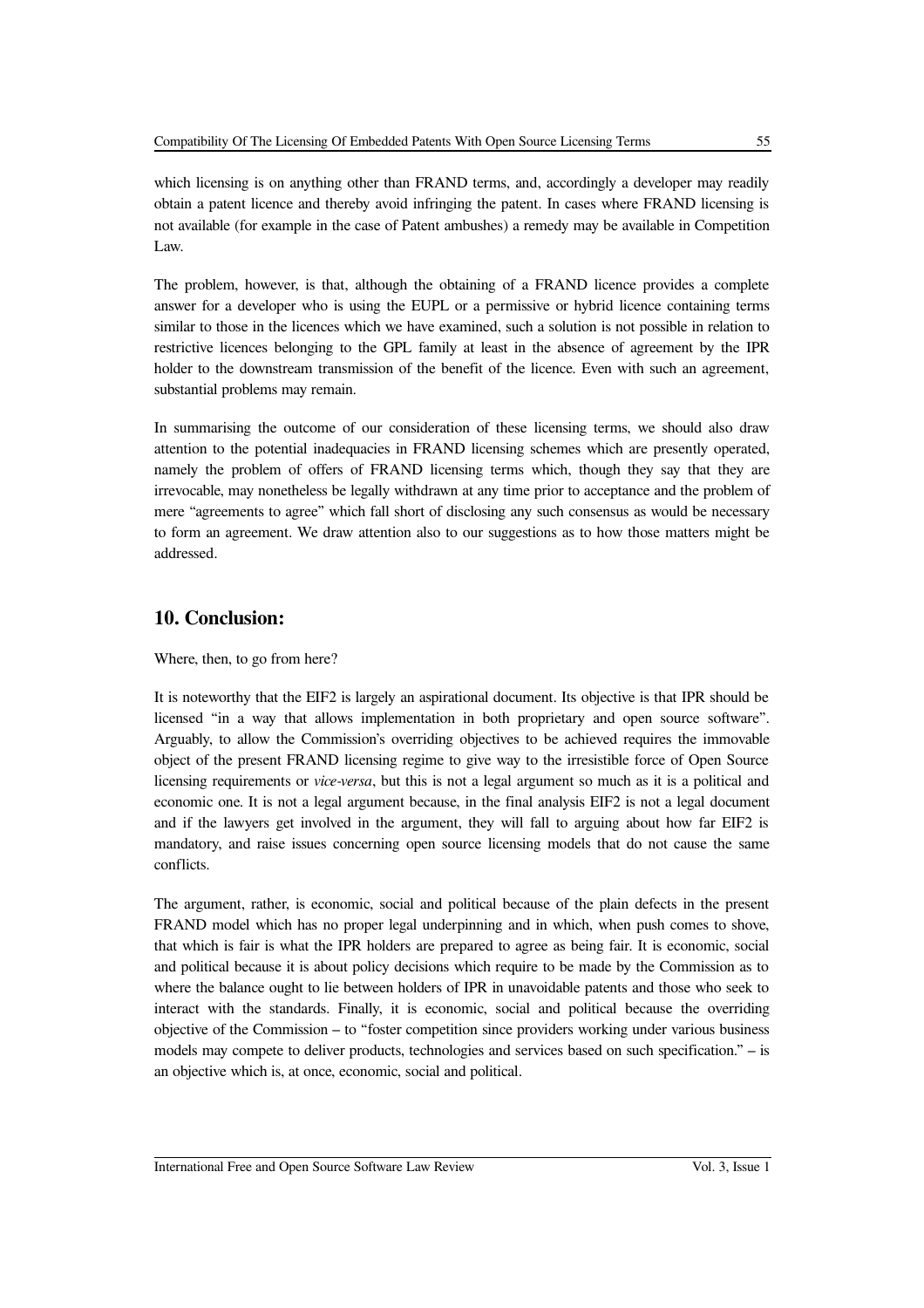EIF2 is but a step in a continuing process. The attainment of the Commission's objectives is still all to gain or lose.

THE OPINION OF

Iain G. Mitchell QC; Stephen Mason, Barrister.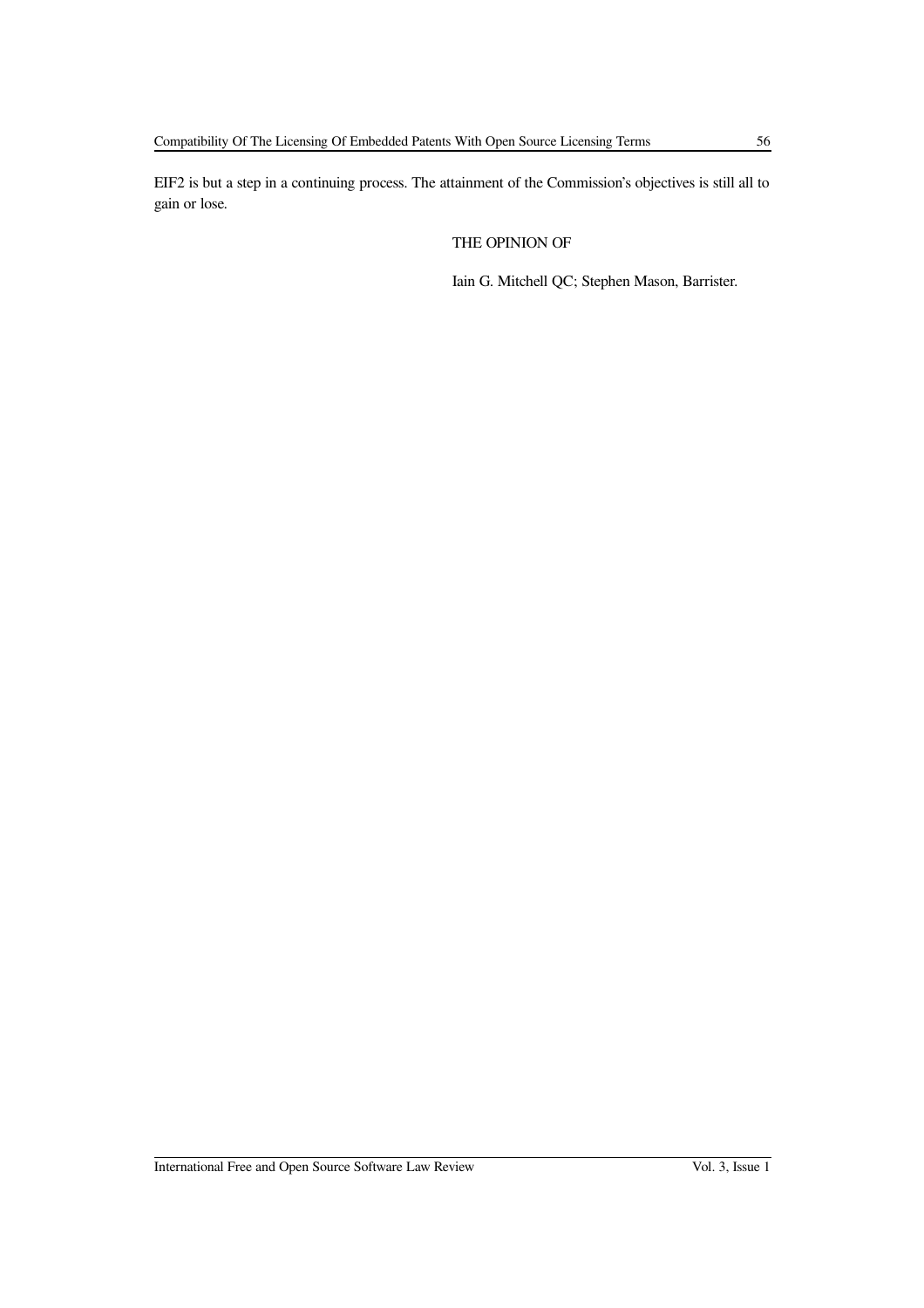### **About the authors**

*Iain G. Mitchell QC is in private practice as an Advocate (Barrister) in Scotland. He was called to the Bar in 1976 and took silk in 1992. He is the Chairman of the Scottish Society for Computers & Law, Chairman of the Faculty of Advocates Information Technology Group, Co-convenor of the Scottish Lawyers European Group, an Honorary Lecturer in the Institut für Informations- Telekommunikationsund Medienrecht at the University of Münster, Westphalia, and a Liveryman of the Worshipful Company of Information Technologists. He holds office as the United Kingdom representative on the Information Technology committee of the CCBE and is a member of the IT Panel of the Bar Council of England & Wales and of the Scottish Courts Technology Forum. He is a member of the editorial committee of the International Free and Open Source Software Law Review. His other publications include the Scotland Chapter in Electronic Evidence (2nd edition LexisNexis Butterworths, 2010). He is a member of the Church & Society Council of the Church of Scotland for whom he recently completed work as a joint author of the major Report to the General Assembly: The Internet - In whose image? and is engaged in working on a similar project for the Ethical and Spiritual Development Panel of the WCIT. He is recommended in the Legal 500 for IT and IP Law and is rated in Band 1 for both IT Law and Public Procurement Law in the Chambers Directory. He has been invited to lead a Public Procurement Special Interest Group for the European Legal Network.*

*Stephen Mason is the author of Electronic Signatures in Law (3rd edition, Cambridge University Press, 2012) and general editor of Electronic Evidence (2nd edition, LexisNexis Butterworths, 2010) and International Electronic Evidence (British Institute of International and Comparative Law, 2008). Web site: http://www.stephenmason.eu*